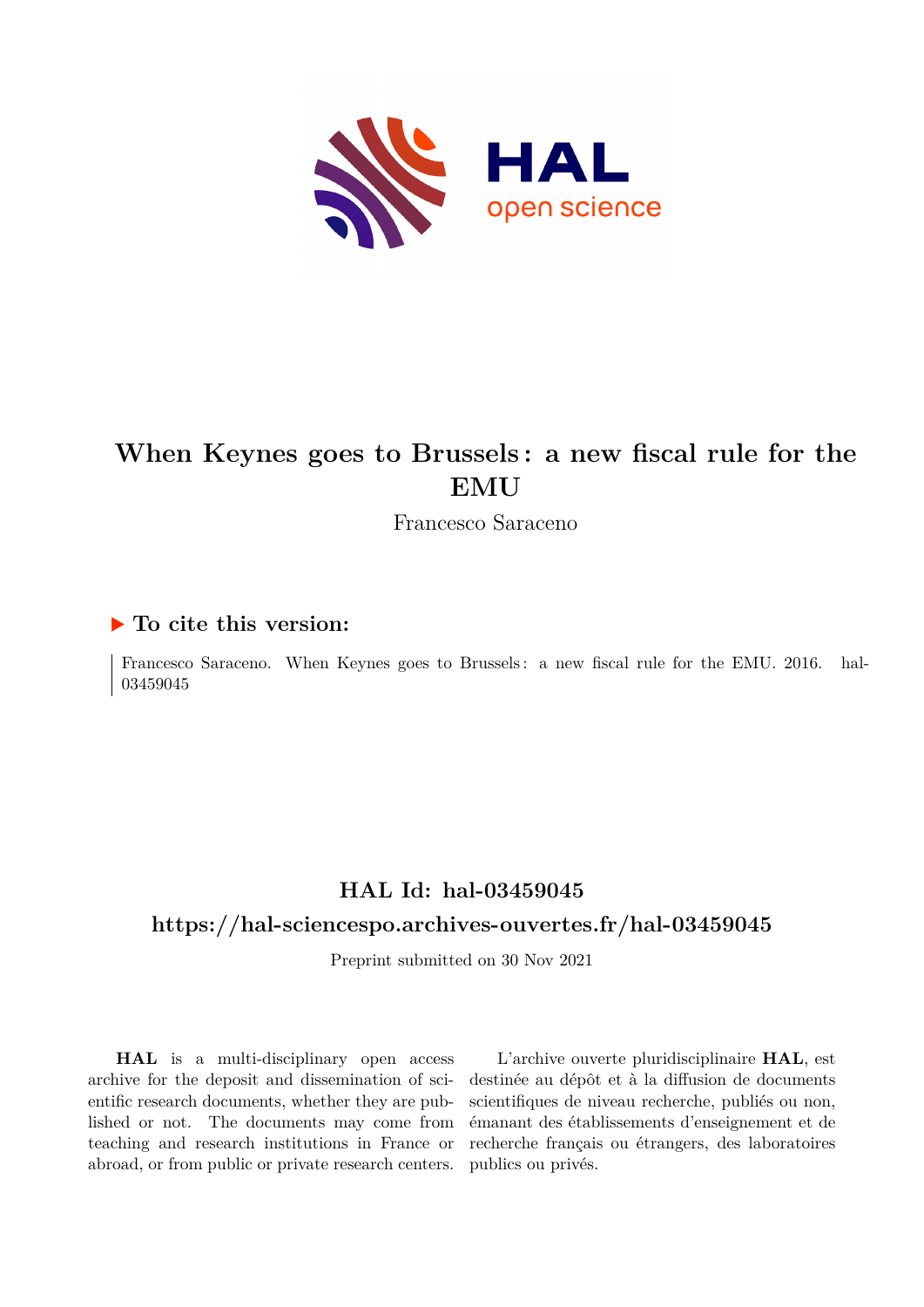# *Working paper*

# **WHEN KEYNES GOES TO BRUSSELS: A NEW FISCAL RULE FOR THE EMU?**

**Francesco SARACENO** *OFCE-Sciences Po*

**December 2016**

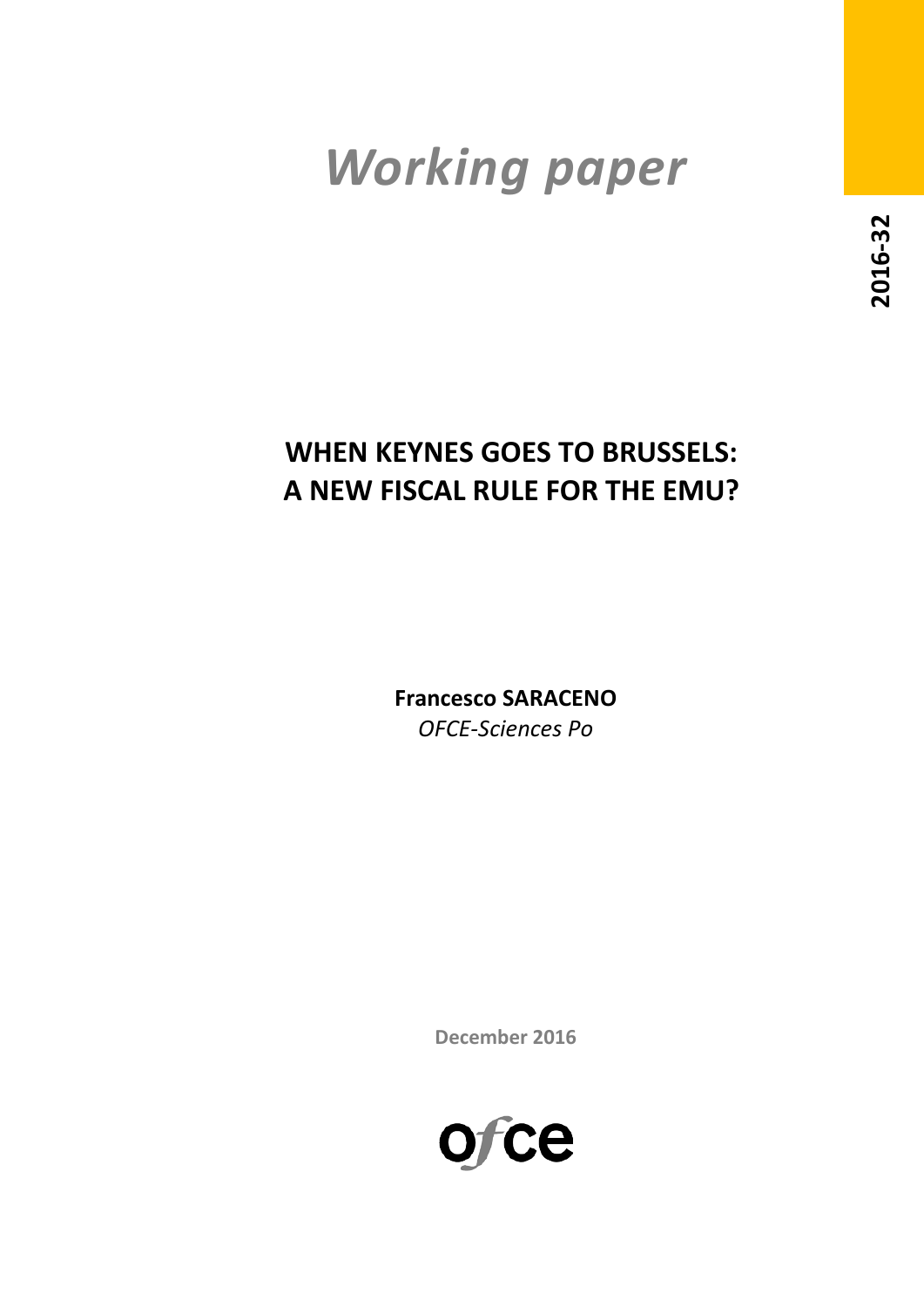# When Keynes Goes to Brussels: A New Fiscal Rule for the EMU?

# Francesco Saraceno<sup>∗</sup>

OFCE-SciencesPo, Paris

and

LUISS School of European Political Economy, Rome

Preliminary draft. Please do not quote

#### December 14, 2016

#### Abstract

The Economic and Monetary Union (EMU) institutions are consistent with a New Consensus that emerged in the 1980s, limiting the role for macroeconomic (particularly fiscal) policy to short term stabilizations by means of rules. I will argue that the policy inertia induced by the Consensus may have played a role in the disappointing performance of EMU economies even before the crisis.

The crisis of the Consensus, and the debate on secular stagnation, proved that Keynesian (and possibly) persistent excesses of savings over investment may hamper growth. This has put fiscal policy back to the center of the scene, and given the General Theory, at eighty, a second youth. I will argue therefore that the EMU fiscal rule should be amended to allow semi-permanent negative government savings. I will finally argue that a modified Golden Rule may serve this objective, and allow EU-wide policy coordination. This seems the only reasonable reform with some chances of being adopted by the EU divided policy makers.

Keywords: Fiscal rules, fiscal policy, EMU, golden rule, secular stagnation, Keynes, policy mix JEL-Codes: B22, E02, E62, E65

<sup>∗</sup>Paper presented at the IMF OCP Brunel "Global Labor Markets workshop", Paris, September 1-2 2016, and at the conference"The Relevance of Keynes to the Contemporary World. Eighty Years since The General Theory", Fondazione Luigi Einaudi, Torino, 13-15 October 2016. francesco.saraceno@sciencespo.fr.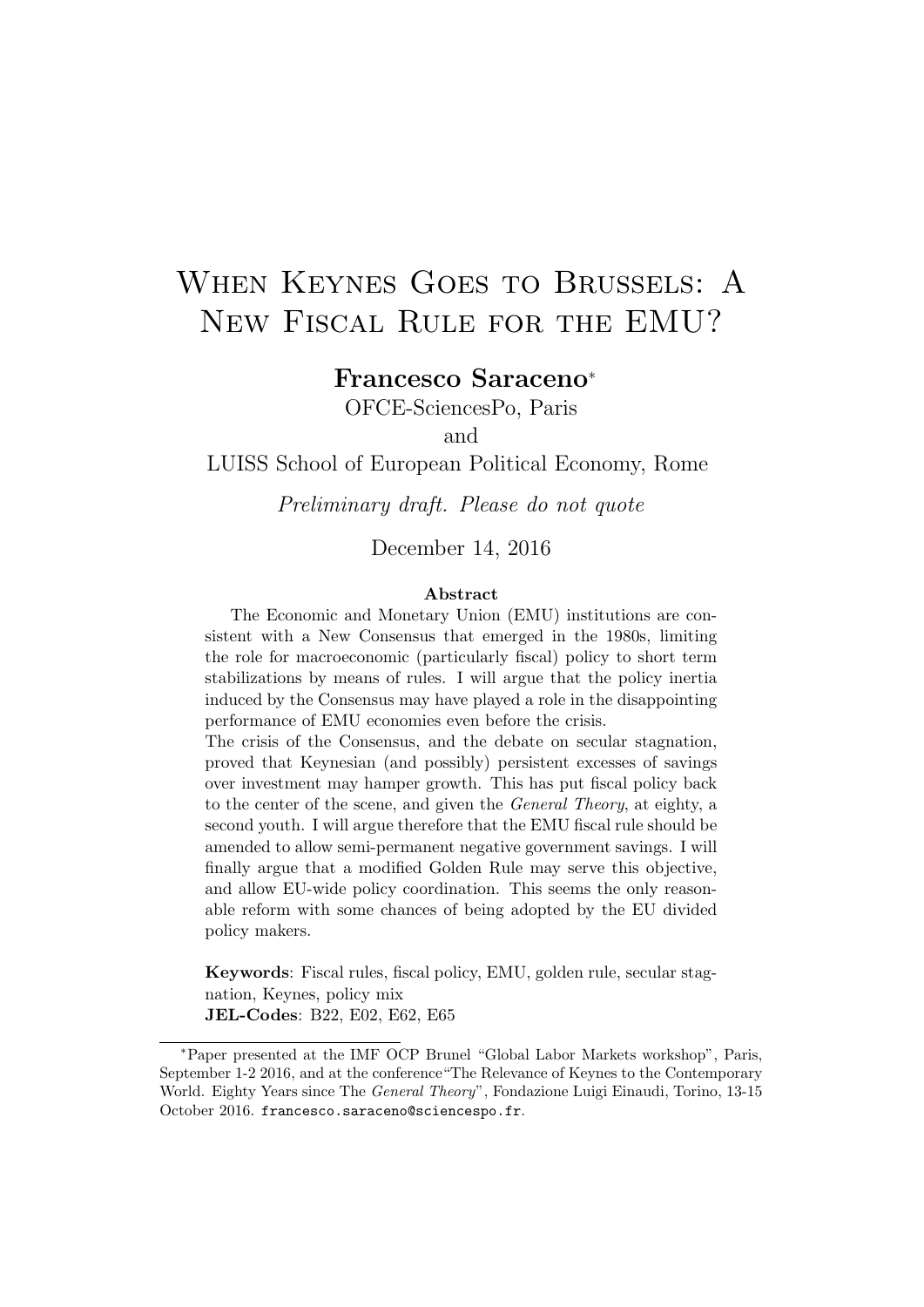## 1 Introduction

The annual gathering of central bankers at Jackson Hole is usually closely watched, because it announces policy changes, and in general it reveals the mood of central bankers. The August 2016 meeting was no exception. Even if no major policy shift was announced, a cry for help came from the symposium, as central bankers made it clear that they were running out of ammunitions in fighting deflationary pressures and global stagnant growth (Fleming 2016).

A number of issues seems to worry, more or less explicitly, central bankers. First, while conventional and unconventional monetary policy measures have somewhat worked, in that they made (almost) impossible for financial institutions to hoard cash and to restrain from lending, they were almost completely ineffective in boosting private sector confidence and in restarting credit demand. Second, having brought almost to the limit their capacity to fight deflation, central banks are increasingly worried by the possibility of a new shock, that would find them powerless. Third, and related, monetary policy cannot fight the battle alone, and a bolder role for other policies is called for. In particular, fiscal policy is the "new" kid in town, back from the cave were it had been buried in the 1980s after the rational expectations revolution.

But two other questions, for the moment hidden underneath the surface, seem to contribute to the central bankers' sleepless nights. The first, related to the new debate on secular stagnation is: what if we live in a "new normal", made of low potential growth and near-zero equilibrium interest rates? What would the consequences be for the policy mix? This worry is compounded by a second unspoken question which is how to heal the sick man of the world economy, the EMU.

The gloomy mood of central bankers reflects among other things a lack of theoretical framework of analysis. The pre-crisis consensus that framed macroeconomic policy has been challenged by the crisis, most notably in two respects: (a) monetary policy dominance is over; and (b) the superiority of rules over discretionary policies is challenged.

This paper will try to assess the consequences of this reshuffling of the consensus for the EMU, that is built precisely on both fiscal and monetary rules, and on monetary dominance. In section 2 I will highlight the building blocks of the consensus, and show how they impregnated the institutions that were designed with the Maastricht Treaty of 1992 to govern the European Union. Section 3 will then argue that these institutions forced policy inertia, and that this policy inertia should be considered when assessing the relative macroeconomic performance of the EMU, as compared with the US, both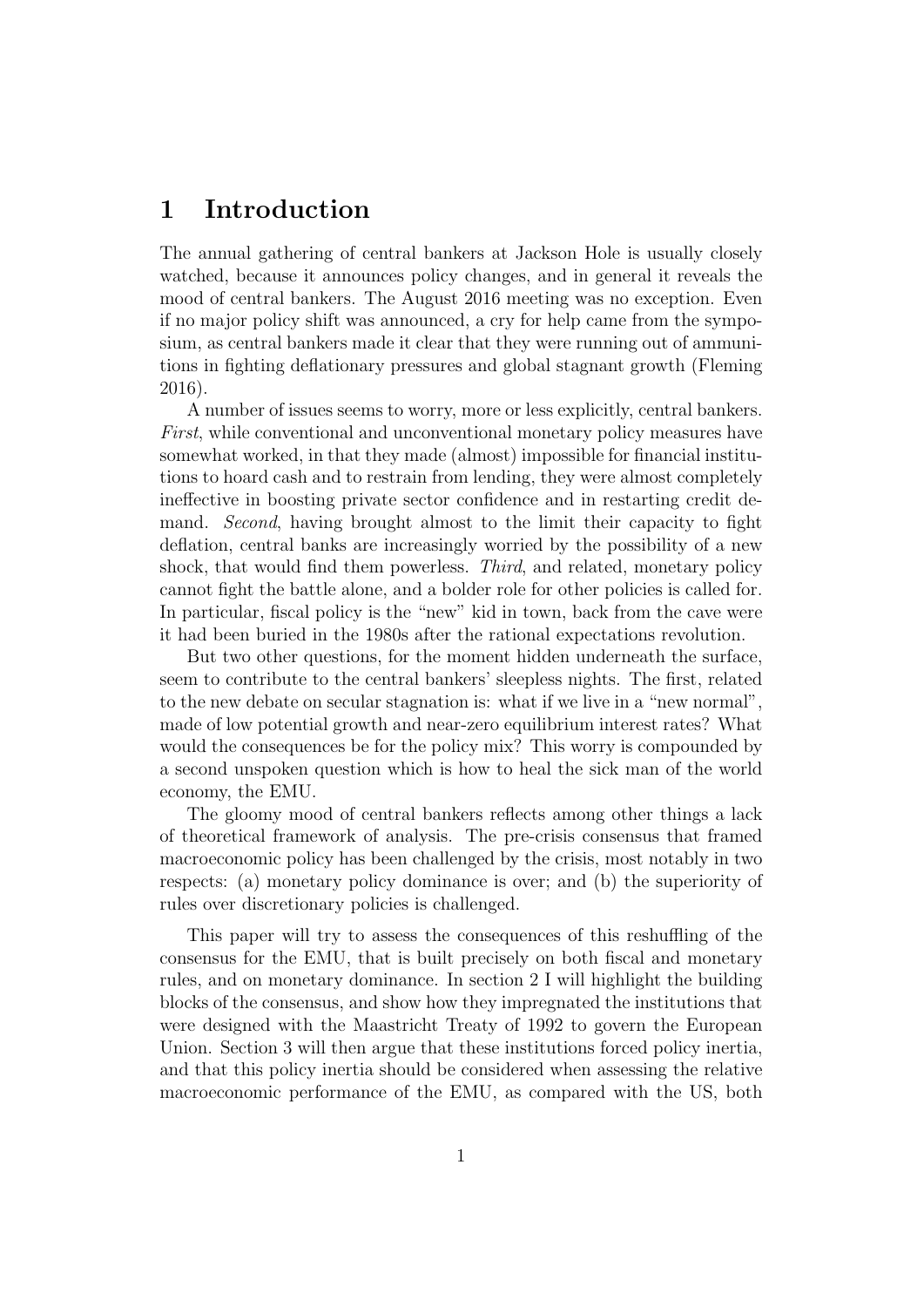before and after the crisis. Then, I will tackle the issue of secular stagnation (section 4), and of its implication for fiscal policy. This will lead me, in section 5, to argue that the EMU should adopt a looser fiscal rule, most notably excluding investment from deficit figures. This rule, I will argue, may also become a tool for coordinating and implementing much needed EU-wide industrial policies.

# 2 The Crisis and the End of Consensus Macroeconomics

#### 2.1 The Pre-Crisis Consensus

After the rational expectations revolution of the 1970s, New Classical Macroeconomics, and most notably Real Business Cycle (RBC) Theory, dominated the intellectual (and political) landscape for more than a decade. The main innovation of these models with respect to the pre-Keynesian neoclassical theory was the incorporation of rational expectations in a Walrasian framework, in which demand disturbances played no role. Within this stream of research, income fluctuations where the optimal result of optimizing agents' reaction to supply side disturbances ("technological shocks", as broadly defined).

RBC models nevertheless ran into methodological and empirical problems, such as the fact that long business cycles seemed difficult to explain if agents were rational and fully informed. Furthermore, the ambition of RBC models to explain co-movement in macroeconomic variables turned into a major problem when the approach was shown not to fit some basic regularities, such as the fact that interest rates, or the propensity to save, during slumps move in the opposite direction than predicted by the theory (Phelps 1990, pp.86-90).

Together with the difficulties of RBC models, emerged an the attempt to recover Keynesian features in microfounded models, in which imperfections of various nature could cause departures of demand from natural output (see e.g. the papers collected in Mankiw and Romer 1991). The economics profession therefore evolved towards what might be called a "New Consensus" that blends a short run with Keynesian features, and a long run where supply-side factors are dominant (Blanchard 1997). This consensus has a representation in standard macroeconomics undergraduate textbooks, that are usually split in two independent parts<sup>1</sup>.

<sup>&</sup>lt;sup>1</sup>It may be noticed that the crisis also triggered an interesting discussion on how macroe-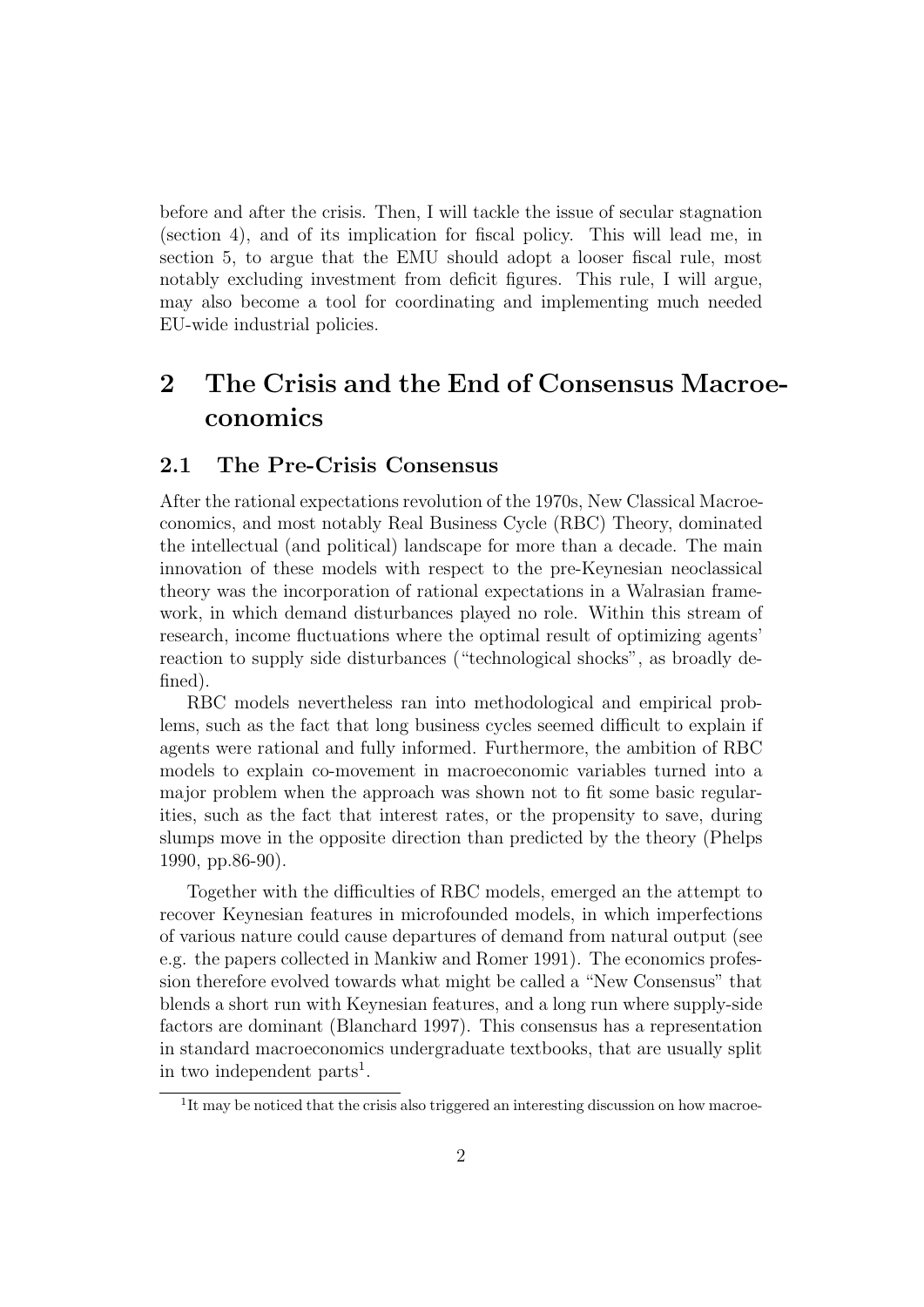The typical tools of the New Consensus, widely used by academics and by international institutions, are the so-called Dynamic Stochastic General Equilibrium (DSGE) models, that embed in a RBC structure a number of nominal rigidities and imperfections: these models most commonly feature price and wage rigidities, accompanied by the existence of a number of consumers who are unwilling or incapable of maximizing utility over time, the so-called Non-Ricardian consumers. Rigidities in turn allow for the appearance of significant demand shortages, and hence of Keynesian features, that are nevertheless limited to the short run. Furthermore, central banks have an impact on the economy, because rigid prices fail to instantaneously adapt to nominal interest changes and the real interest rate therefore can be at least in the short run impacted by monetary policy choices. Going through the many facets of the New Consensus is well beyond the scope of this paper<sup>2</sup>. What is relevant for our purposes is that the New Consensus has developed a number of results that are independent of the features of individual models:

- 1. The baseline model is the Real Business Cycle model in which fluctuations are determined by the optimal reaction of agents to supply side shocks, most notably technological shocks, and are hence to be considered "natural". Market imperfections and rigidities may cause this natural equilibrium to be different from the Paretian first-best. Rigidities and imperfections may have different sources: efficiency wages, staggered price and wage setting, incomplete markets, search and bargaining, information asymmetries, imperfect competition, liquidity constraints or coordination problems, are some of the many imperfections that can be embedded in otherwise standard rational expectations models to yield departures of the natural rate from the the Pareto optimum.
- 2. To increase the natural growth rate of the economy, and to make the natural equilibrium converge to the first best, policy needs to eliminate the rigidities through the very same structural reforms that were called for by New Classical macroeconomists.
- 3. Market imperfections, mainly nominal rigidities, also cause short run departures from the natural growth rate, to yield demand-driven business cycle fluctuations in the short run. More precisely, when the economy is hit by a shock, imperfections prevent agents from reacting to the shock optimally, remaining on the natural output path.

conomics should be taught (Blanchard 2016).

<sup>2</sup>A good starting point for the interested reader are two papers by Olivier Blanchard (2000, 2009); see also Woodford (2009).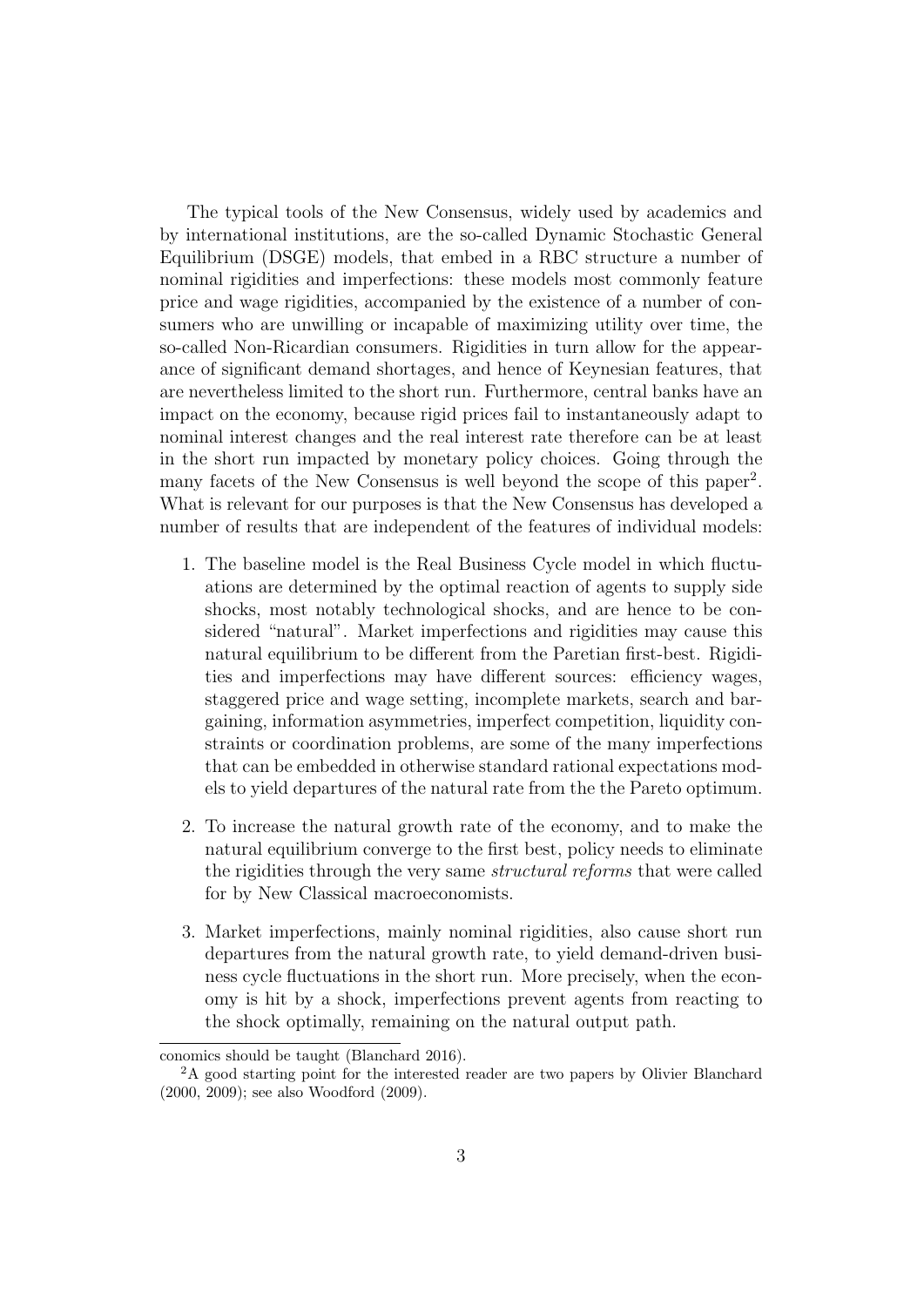- 4. The short run deviations from natural output tend to be reabsorbed in the medium run by markets through (mostly price and wage) flexibility.
- 5. Discretionary macroeconomic policies are ineffective to stabilize economic activity. Rules are to be preferred because they make policy predictable and hence easier to embed in agents' expectations.
- 6. Monetary policy should be preferred to fiscal policy mostly for two reasons. First, it is less subject to lags in decision and in implementation; second, it can be delegated to independent and technocratic bodies that are not subject to political biases and capture by vested interests. Furthermore, monetary policy aimed at stabilizing inflation will in most cases also keep output at its optimal level (what Blanchard and Galí 2007 call "divine coincidence"), thus making any further policy intervention unnecessary.
- 7. Short run fluctuations of natural output have little, if any, influence on long run growth, as there is no reason for supply side determinants to be affected by temporary deviations from the optimal path.

The scope of this paper is not to ask "how Keynesian" is the New Keynesian theory that lies beneath the New Consensus. It is enough to notice here that the answer would be "not much", as the model only allows temporary deviations from a framework in which market forces spontaneously tend, if left alone, towards a first (or second) best that constitutes the best of possible worlds.

In particular, and this is instead very relevant for the argument of this paper, the New Consensus embraces the RBC rejection of sustained and persistent excesses of savings over investment, which were the central feature of Keynes' General Theory (1936). Precisely the impossibility to generate such persistent demand shortages, explains the fact that, after the crisis the New Consensus has been challenged in many quarters, including by economists that contributed to its development.

#### 2.2 EMU Institutions and the New Consensus

While monetary policy may play some role in smoothing the cycle, the New Consensus removed fiscal policy, even in the short run, from the set of tools available to policy makers. Theoretical and empirical work on fiscal policy, therefore, focused on the design of "optimal" rules (see Kopits and Symansky 1998) aimed at preventing opportunistic behaviours and excessive (distortionary) weight of the government in the economy.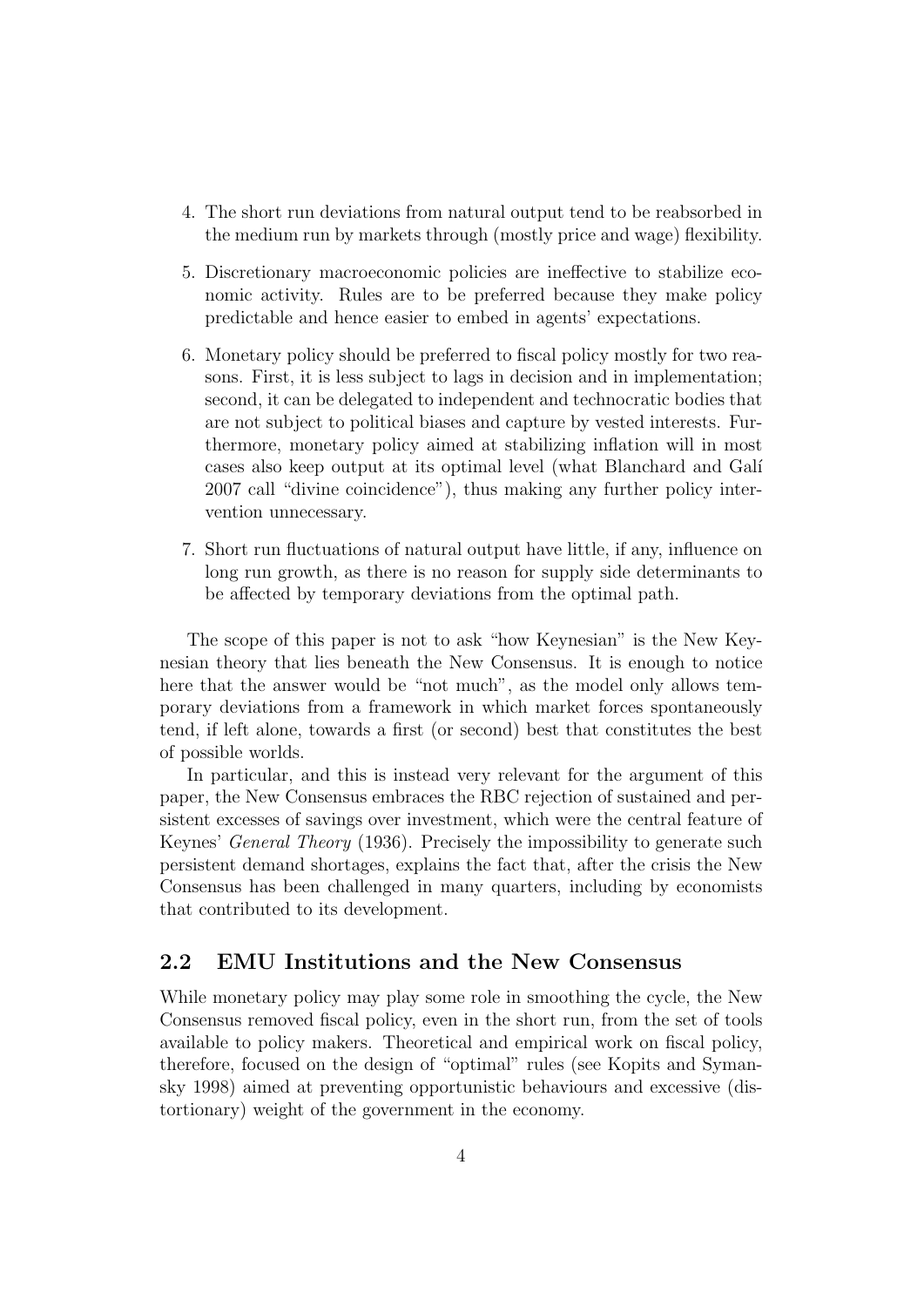The New Consensus shaped European institutions, that were put in place with the Maastricht Treaty in the early 1990s. The Treaty centred European economic governance on the rejection of active macroeconomic policies:

- Embracing the "divine coincidence", the ECB only was given a mandate for price stability, furthermore with considerable autonomy in pursuing it.
- Furthermore, the Stability and Growth Pact (SGP) forces countries to rely solely on automatic stabilizers to cushion economic fluctuations. The SGP requires countries to balance their balance over the cycle, which means that only cyclical deficits are allowed.
- Last, but not last, the Maastricht Treaty gives the Commission a strong saying in competition policies, with the objective of favouring structural reforms and removing obstacles to the efficient working of markets.

By contrast, in the United States, the Full Employment and Balanced Act of 1978 (the Humphrey-Hawkins Act) amended the Federal Reserve Act in establishing a dual objective of price stability and full employment for monetary policy. At the same time, attempts to introduce a fiscal rule for the US government have never been successful. This is not surprising as the US Federal government has an important stabilization role to play in absorbing asymmetric shocks hitting the States that, with the exception of Vermont, have very strict fiscal rules.

I will argue in the next section that these institutional differences may have played a role in explaining the relatively poor performance of the EMU before and during the crisis.

#### 2.3 The Consensus: Unfit to Deal with the Crisis

The global financial crisis has shaken the consensus in many respects. Excessive private debt emerged as a trigger of the crisis when the difficulties of a relatively small segment of credit markets (subprime loans) triggered a race to recapitalization and deleveraging, and then a generalized fall in the price of financial assets. The difficulties of the financial sector was then transmitted to the real economy through credit tightening by banks in difficulty, and the fall in demand by consumers and businesses whose wealth had evaporated.

Following the unfolding of the crisis, that started with a near-collapse of the financial sector, the first shortcoming of DSGE models to be pointed out was their inability to embed meaningful financial sector behaviour, and the appearance of bubbles.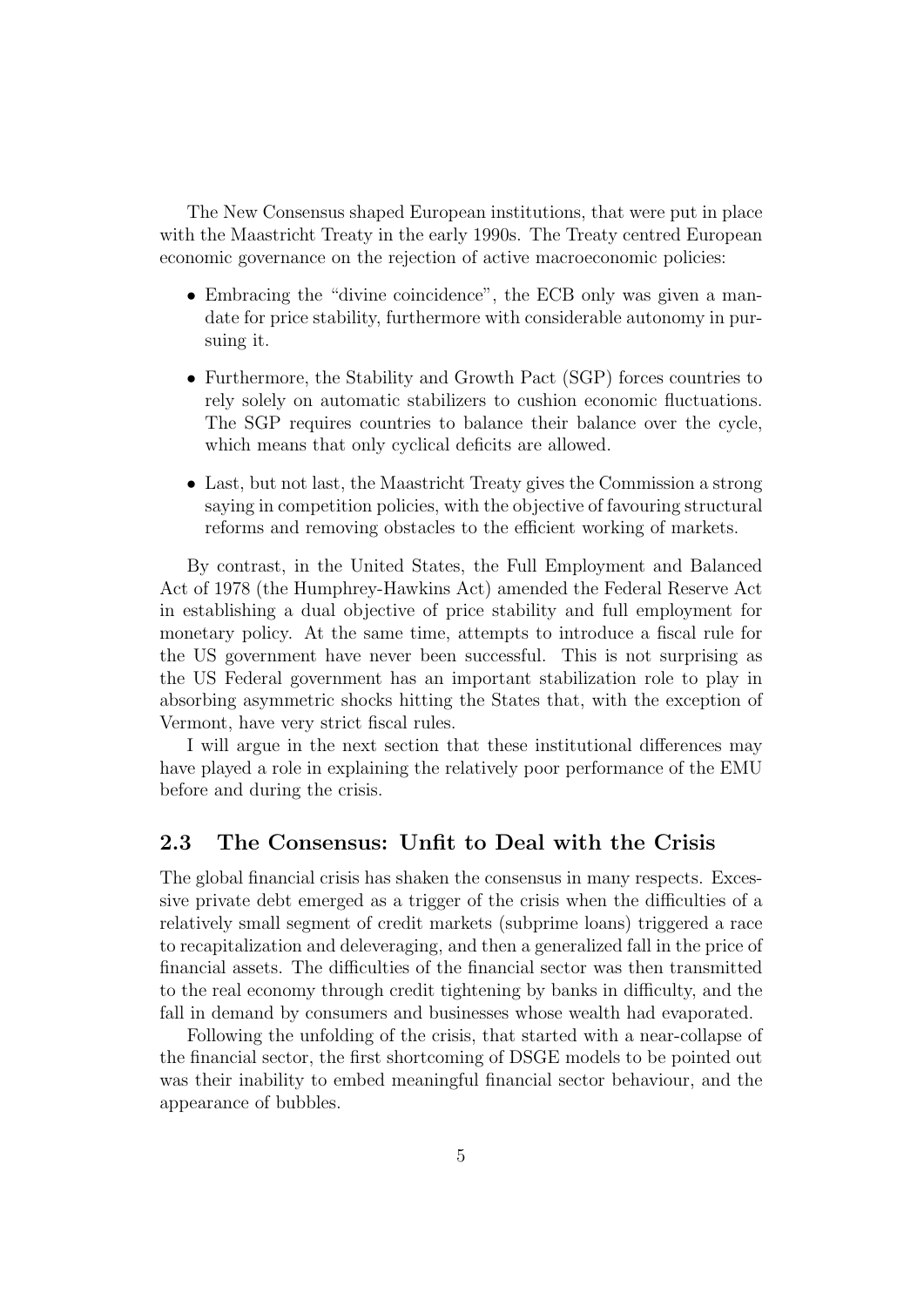When the crisis eventually evolved into a recession, *via* the credit crunch, it is the macroeonomic properties of the New Consensus framework that came under scrutiny. The balance-sheet recession (Koo 2011), a massive negative wealth effect, could hardly be understood, and tackled, by means of the New Consensus supply-based models. There was much more than nominal and real rigidities could account for, in the dramatic demand shortage of 2008- 2009.

Two of the New Consensus policy results were therefore challenged by the crisis<sup>3</sup>: First, the predominance of rules over discretionary policy, as the downturn was so deep that monetary rules quickly hit the zero-lowerbound (ZLB), and fiscal rules stopped applying because of the exceptional circumstances embedded in the Stability Pact. Second, monetary dominance ceased to exist, and fiscal policy made it back, at least temporarily, into the policy makers' toolbox.

The New Consensus monetary dominace is the reason why most countries, when the crisis began in 2007-2008, favoured monetary policy to try to contrast the recession. The prompt intervention of central banks through massive credit to financial institutions, was successful in that it prevented the meltdown of the financial sector. This injection nevertheless, was ineffective to restart the economy. In the process of deleveraging, banks, businesses and households shrank their balance sheet, thus reducing liquidity at a faster pace than credit was increased by central banks, which was therefore not turned into demand for goods and services (Adrian and Shin 2010). The liquidity  $trap$ , came back from history books<sup>4</sup>, and made monetary policy lose traction, as was clear by the end of 2008. In line with Keynes' prescriptions, fiscal policy then took the witness; in the spring of 2009, most advanced and emerging economies implemented massive stimulus plans that supported demand and put the economy on a recovery path, even if at the price of a generalized deterioration of public finances.

The coordinated fiscal expansion was fruitful, and is credited with triggering the recovery (Eichengreen and O'Rourke 2009). But as soon as the acute phase of the crisis was over, the fear of deficits and debt caused a quick reversal of the policy stance. The turn towards austerity was particularly brutal in Europe (see section 3.4), where the crisis in peripheral

<sup>3</sup> In fact, the crisis did challenge most tenets of the New Consensus (see e.g. Ostry, Loungani, and Furceri 2016). Here, I will focus on the ones that are relevant for the argument current paper.

<sup>4</sup>Japan in fact stands to show that the liquidity trap should never have been relegated to history books. The decade-long Japanese stagnation was nevertheless considered by the Consensus at the apex of its influence to be specific of an inefficient institutional system.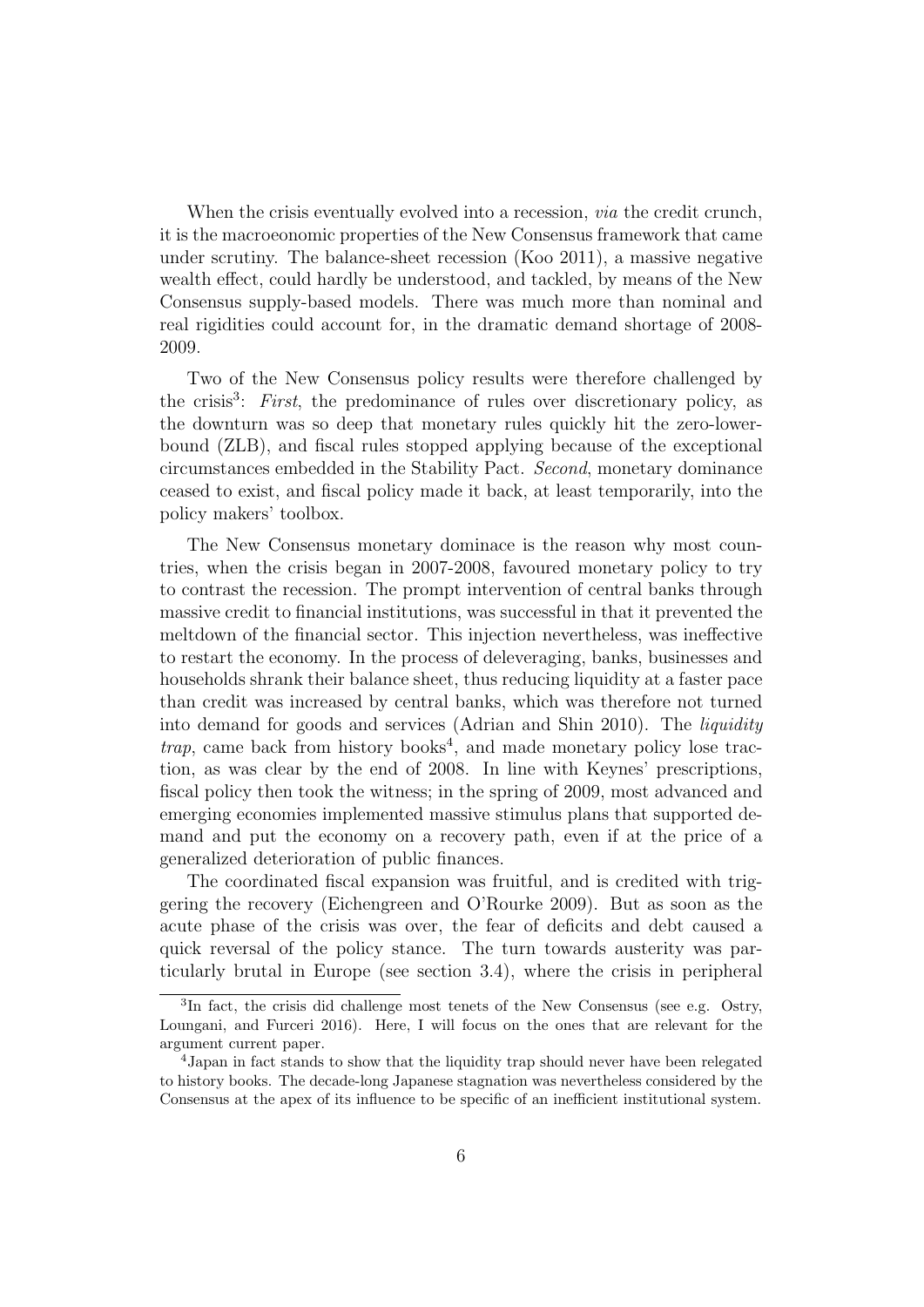countries (Greece, Ireland, Portugal, Spain) was interpreted as a fiscal profligacy story, and therefore "cured" with fiscal consolidation. The US were not exempt from a policy reversal; the sequester of 2013 marked the beginning of a fiscal contraction that many judged premature. Nevertheless, as we will see in the next section, the timing of this contraction made it remarkably less destructive than in the EMU.

### 3 EMU vs USA: A Tale of Policy Inertia

#### 3.1 Chasing the United States

The two largest world economies, the United States and the Economic and Monetary Union, constitute a convenient natural experiment in that they have similar economic "fundamentals" (productivity, wealth, financial structure), but also different institutional settings. In particular, as we said, while in the EMU fiscal policy is constrained by a rule, in the US fiscal authorities retain full discretionality.

Table 1 reports yearly average growth rates of GDP and CPI, together with average unemployment over the same periods. Focusing for the mo-

|              |            |           | Lable 1. Defected Macroeconomic variables, 1999-2019 |           |
|--------------|------------|-----------|------------------------------------------------------|-----------|
|              |            | 1999-2015 | 1999-2007                                            | 2008-2015 |
| <b>CPI</b>   | USA        | $2.4\%$   | 2.8%                                                 | $1.5\%$   |
|              | EMU        | 1.9%      | $2.2\%$                                              | $1.3\%$   |
| <b>GDP</b>   | <b>EMU</b> | $1.3\%$   | $2.2\%$                                              | 0.1%      |
|              | <b>USA</b> | $2.3\%$   | $2.9\%$                                              | $1.4\%$   |
| <b>UNEMP</b> | USA        | 6.1%      | $5.0\%$                                              | 7.6%      |
|              | EMU        | 9.5%      | 8.6%                                                 | 10.4%     |

Table 1: Selected Macroeconomic Variables, 1999-2015

Source: European Commission - Fred

GDP and CPI: Average Yearly Changes. UNEMP: average EMU is the weighted average of EMU initial 12 members

ment on the crisis period (2008-2015), one may notice that not only the US outperformed the EMU in terms of real performance (GDP growth and unemployment). But they also managed to keep inflation closer to the 2% target that the two central banks share.

If we look in particular at unemployment, the US outperformed the EMU since 1992 (figure 1). True, unemployment during the crisis increased remark-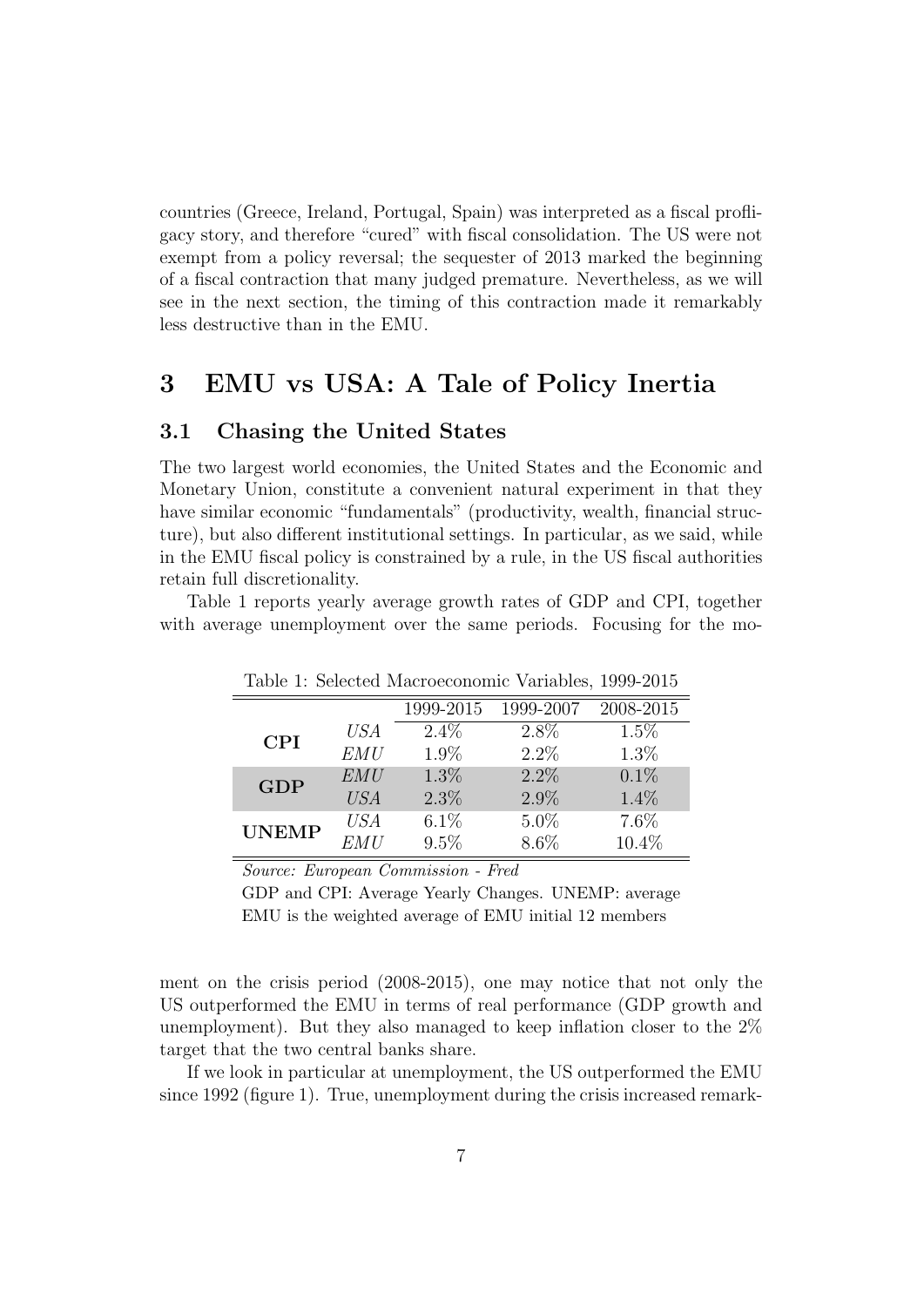ably more with the crisis; but since then it has decreased to the pre-crisis levels.



Figure 1: Unemployment Rates - 1992-2016

The US economic model has problems that just a casual look at some macro variables cannot account for (instability and inequality, just to name two). But it is undeniable that, from a macroeconomic viewpoint, it showed strong dynamism, together with resilience during the crisis, that the EMU has cruelly lacked.

The New Consensus highlights US market flexibility as an explanation for the difference in performance. The excessive rigidity of EMU markets, in particular labour markets, is a drag on firms' dynamism and willingness to hire workers. On top of that, as we saw, it reduces the capacity of the system to return to the natural output following a shock. Tackling this rigidity would therefore allow to reduce incentives' distortions, and to convergence towards a first best equilibrium. How strong is this argument?

#### 3.2 Market Flexibility: Overrated?

It is hard to deny that labour and product markets in the Eurozone could be streamlined and made more efficient. Yet, available evidence is somewhat at odds with the New Consensus narrative that reforms are all that is needed to improve economic performance.

In particular, if we look at labour markets, narrative does not take into account recent developments. Table 2, taken from Creel and Saraceno (2010),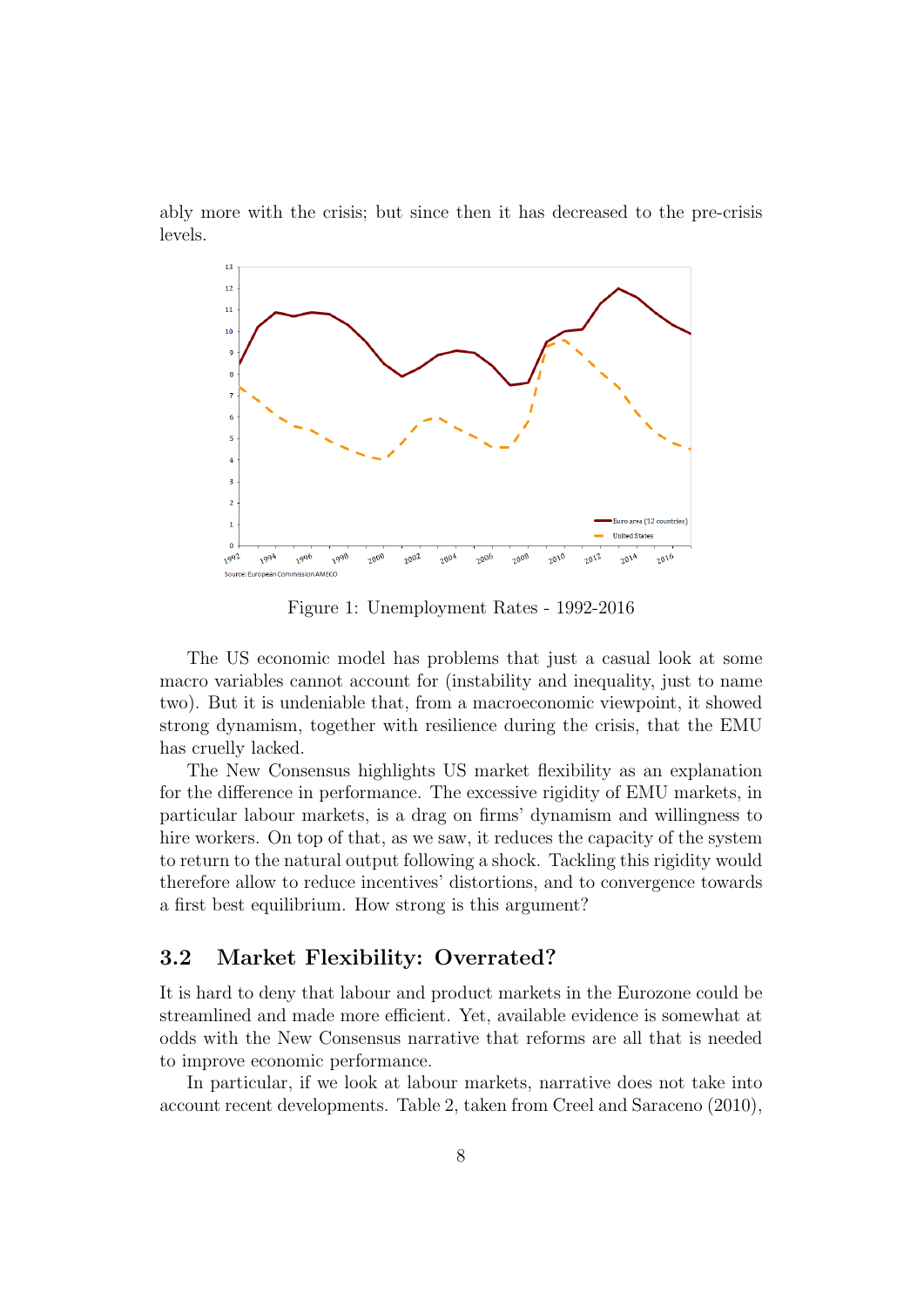reports the evolution of the Employment Protection Legislation (EPL) index, computed by the OECD.

|                             |  | 1985 1995 2005 2008 |                                         |                     |               | 1985 1995 2005 2008 |      |
|-----------------------------|--|---------------------|-----------------------------------------|---------------------|---------------|---------------------|------|
| Austria 2.21 2.21 1.93 1.93 |  |                     | Italy                                   |                     |               | 3.57 3.57 1.82 1.89 |      |
|                             |  |                     | Belgium 3.15 3.15 2.18 2.18 Netherlands |                     |               | 2.73 2.73 2.12 1.95 |      |
| Denmark 2.4 1.5 1.5 1.5     |  |                     | Portugal                                | 4.19 3.85 3.46 3.15 |               |                     |      |
| Finland 2.33 2.16 2.02 1.96 |  |                     | Spain 3.82 3.01 2.98 2.98               |                     |               |                     |      |
| France                      |  |                     | 2.79 2.98 3.05 3.05 Sweden              |                     |               | 3.49 2.47 2.24 1.87 |      |
| Germany                     |  | 3.17 3.09 2.12 2.12 | UK                                      | 0.6                 |               | $0.6$ 0.75 0.75     |      |
| Greece                      |  | 3.56 3.5 2.73 2.73  | US                                      | 0.21                | $0.21$ $0.21$ |                     | 0.21 |
| Ireland 0.93 0.93 1.11 1.11 |  |                     | EMU11                                   |                     |               | $-2.75$ 2.23 2.2    |      |

Table 2: Employment Protection Legislation Index

Source: Creel and Saraceno (2010)

The EPL index, as imperfect as it is, may be taken as a broad measure of labour market flexibility (large numbers indicating more rigid labour markets). While it is true that most European countries have high values of the index, it is also true that they experienced drastic reduction in the past years. Besides a shrinking pool of protected workers, EMU countries have an increasing share of workers covered by multiple types of contract (part-time, increasing protection, etc.) that are highly flexible. Thus, while average labour protection may still be larger than in Anglo-Saxon countries, protection of the marginal worker is by no means different. Firms wanting to smooth business cycle fluctuations through labour utilization can easily do it. Thus, labour market rigidity can hardly be seen as an obstacle for European businesses to strive.

More generally, evidence on institutions and labour market performance is weak and often contradictory so that the most cautious authors studying the subject have to conclude that, for example, "the broad-brush analysis that says that European unemployment is high because European labour markets are 'rigid' is too vague and probably misleading" (Nickell 1997, p.73). Paradoxically, the only convincing conclusion to emerge from the wide array of studies devoted to the subject is that no single labour market institutional setting proves to be superior to others and that success is determined by the interaction of institutions with country-specific factors (Freeman 2000).

To sum up, while still popular in policy circles and in the media, the Consensus narrative seems to have little support from the data. The opposition of "flexible" United States and "rigid" European countries, seems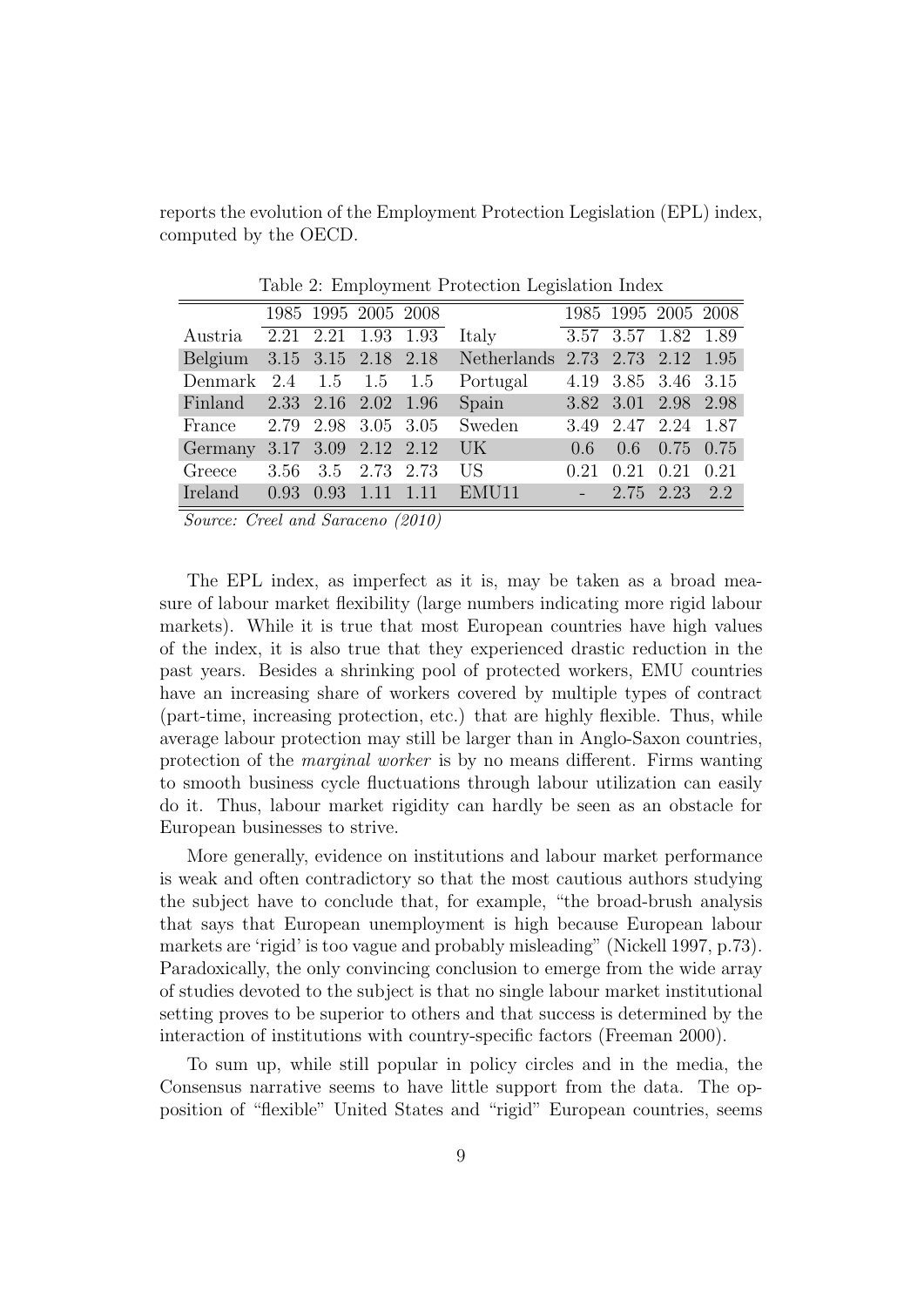more a snapshot of the past, than a feature of the present. While too much emphasis is given to the Consensus narrative, another difference between the Eurozone and the United States is too often neglected: Policy activism.

#### 3.3 EMU Policy Inertia

The New Consensus, embedded in European institutions and practices since the early 1990s, led European governments to give up active management of the business cycle, and to engage in a non-cooperative strategy through fiscal and social competition. Even before the global financial crisis hit the world economy, the inertia of European policy makers in comparison with their homologues across the ocean was striking. To assess monetary policy activism, look at table 3, from Fitoussi and Saraceno (2011). The table shows

Table 3: Short Term Rates Descriptive Statistics 1999-2007

|      | Fed Funds | Repo |
|------|-----------|------|
| Mean | 3.61      | 3.01 |
| s.e. | 1.85      | 0.89 |
| Max  | 6.5       | 4.75 |
| Min  |           | '2   |
|      |           |      |

Source: Datastream

that in the pre-crisis period central bank rates in the US and in the Eurozone have been on average very similar (only 60 basis points of difference). per se, this is not informative, because the level of the interest rate has to be determined in regard to inflation and output gap objectives, which may have been different in the two zones. What is in fact striking, is the much higher variability of interest rates in the United States, with the standard error which is double with respect to the EMU, and a spread between the maximum and the minimum value which is also significantly larger.

There is little doubt that even before the crisis the ECB was substantially less proactive than the Fed. The ECB restraint could nevertheless be explained by the need to compensate for excessively lax fiscal policies in the Eurozone. This argument does not hold, nevertheless, if we look at table 4, also from Fitoussi and Saraceno (2011). The table reports descriptive statistics for the "fiscal impulse", defined as the change in the primary structural balance. This is the best, albeit imperfect, indicator of fiscal activism that we have, because it captures non-cyclical changes (and hence discretionary)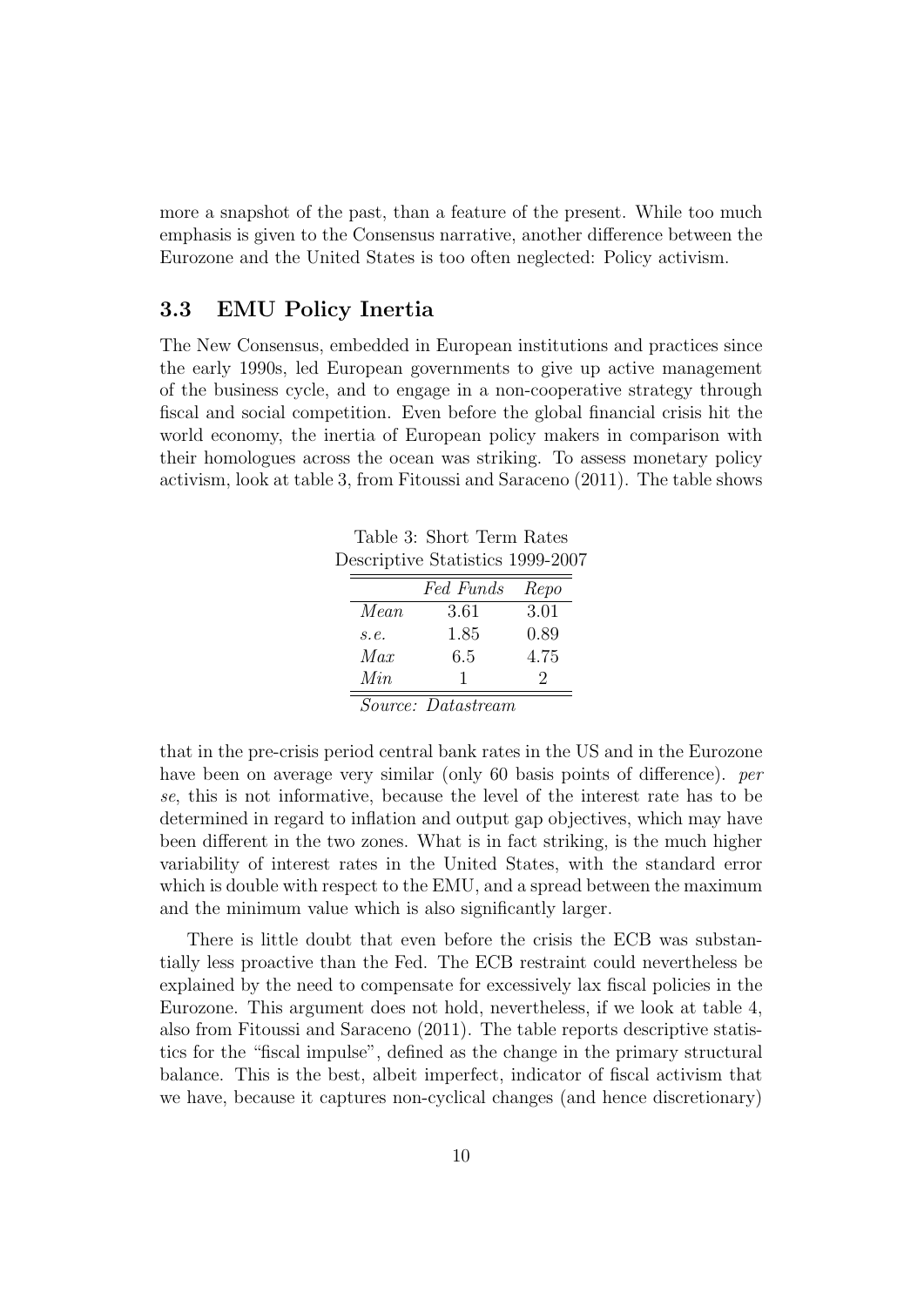Table 4: Fiscal Impulse: Descriptive Statistics 1999-2007

|     |  |  | GER ITA ESP FRA EMU4* UK USA JAP                                |                |  |
|-----|--|--|-----------------------------------------------------------------|----------------|--|
|     |  |  | $Mean -0.15$ 0.04 -0.30 0.23 -0.03 0.51 0.44 -0.73              |                |  |
|     |  |  | s.e. 1.80 1.20 0.65 0.58 0.90                                   | 2.69 1.28 1.86 |  |
| Max |  |  | 4.39 2.72 1.03 1.23 2.27 5.25 2.88 1.51                         |                |  |
| Min |  |  | $-2.08$ $-1.29$ $-1.09$ $-0.43$ $-0.70$ $-4.76$ $-0.92$ $-3.64$ |                |  |

Source: Datastream - \*EMU4 (Ger, Fra, Ita, Spa) is weighed with GDP

in the fiscal stance. Even if the US experienced higher growth on average (table 1 above), over the period they had a more expansionary stance. More importantly, as with monetary policy, the United States showed significantly higher fiscal activism over the period than the EMU4 (an interesting exception being Germany). The standard error is significantly larger for the US (and even more for the UK and for Japan) than for the EMU4.

The higher reactivity of American fiscal authorities is not surprising if we consider that the US have a lower level of social protection and of automatic stabilization, which calls for a more active role of macroeconomic policies aimed at limiting the effects of harmful fluctuations of income (Creel and Saraceno 2010). But there is more than that. Even if the European fiscal rules (the SGP and now the Fiscal Compact) never yielded actual sanctions in spite of the numerous infringements, their very existence was capable of constraining governments' action through peer pressure and a general reprobation attached to fiscal (and monetary) policy activism (Fitoussi and Saraceno 2008).

#### 3.4 The EMU Response to the Crisis: Too Little and Too Late

If inertia characterized EMU policy sice the inception of the single currency, the contrast with US policy activism is even more striking since the financial crisis began.

The behaviour of fiscal and monetary autorities during the recent crisis was consistent with their pre-crisis behaviour: They reluctantly reacted to the financial crisis, quickly reverted to the New Consensus prescription of limited intervention, and when they did eventually had to contrast the deflationary trap, they did it, once again, "too little and too late"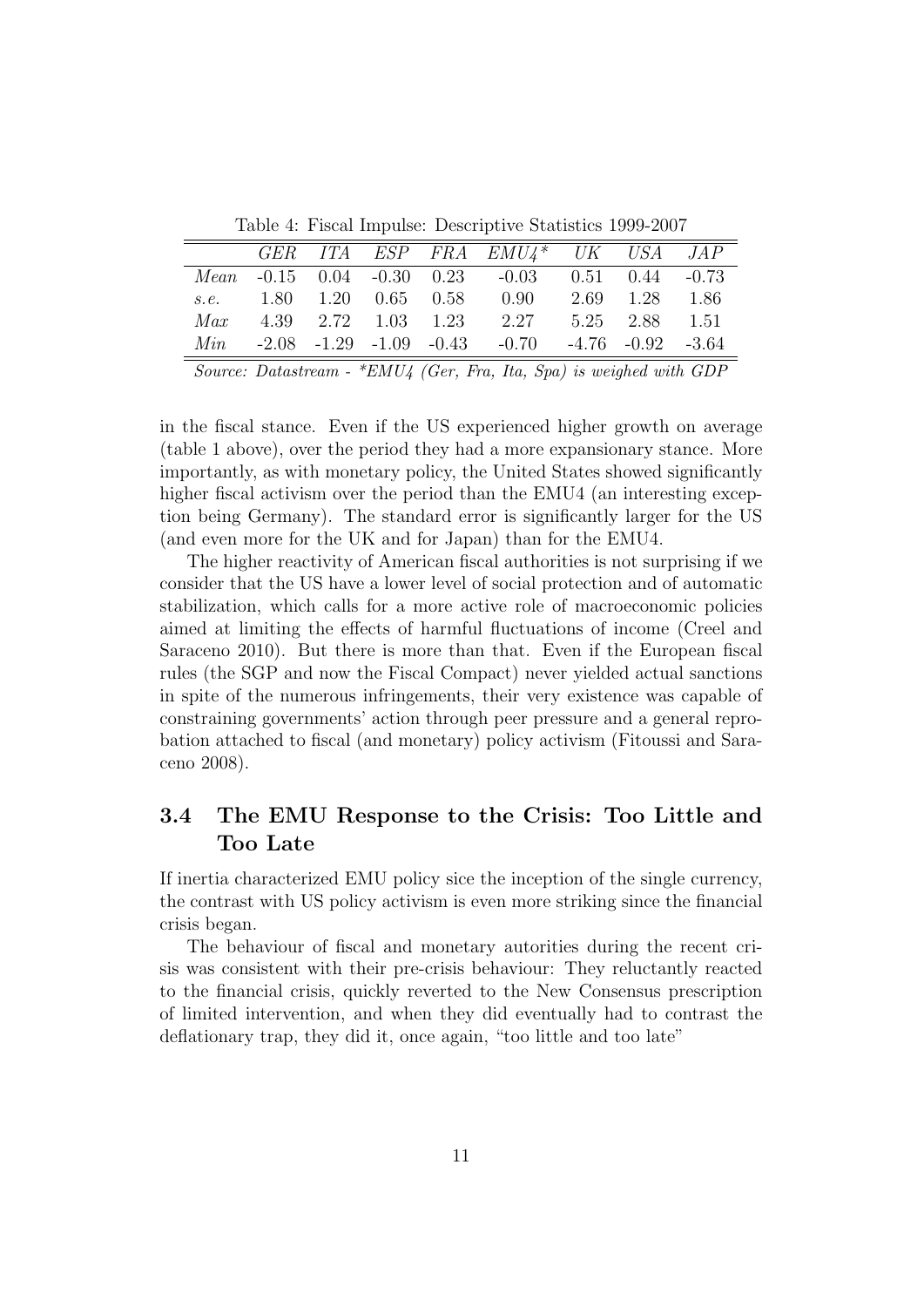#### 3.4.1 The Early Response

We said above (page 6) that at teh global level the crisis triggered a standard "Keynesian sequence": an early monetary response to the crisis, followed by a fiscal expansion when monetary policy lost traction.

European countries did follow the same pattern, but more timidly than the other advanced and emerging economies. Figure 2 shows that the Fed, coonsistently with the behaviour summarized in table 3, reacted faster, and more aggressively to the financial crisis, while the behaviour of the ECB rate cut was much more gradual (and interrupted by two famously controversial rate increases in 2008 and in 2011).



Figure 2: Central Bank Interest Rates 2007-2016

Similarly, when the economy hit the zero lower bound, the fiscal reaction had the same sign across the board, but was bolder in the US and in the other advanced economies. Figure 3 shows the fiscal impulse for the crisis years. While the US just for the three years 2007-2009 had a cumulated fiscal impulse of almost 5%, the EMU fiscal expansion began later, on a smaller scale, and was substantially over by 2010.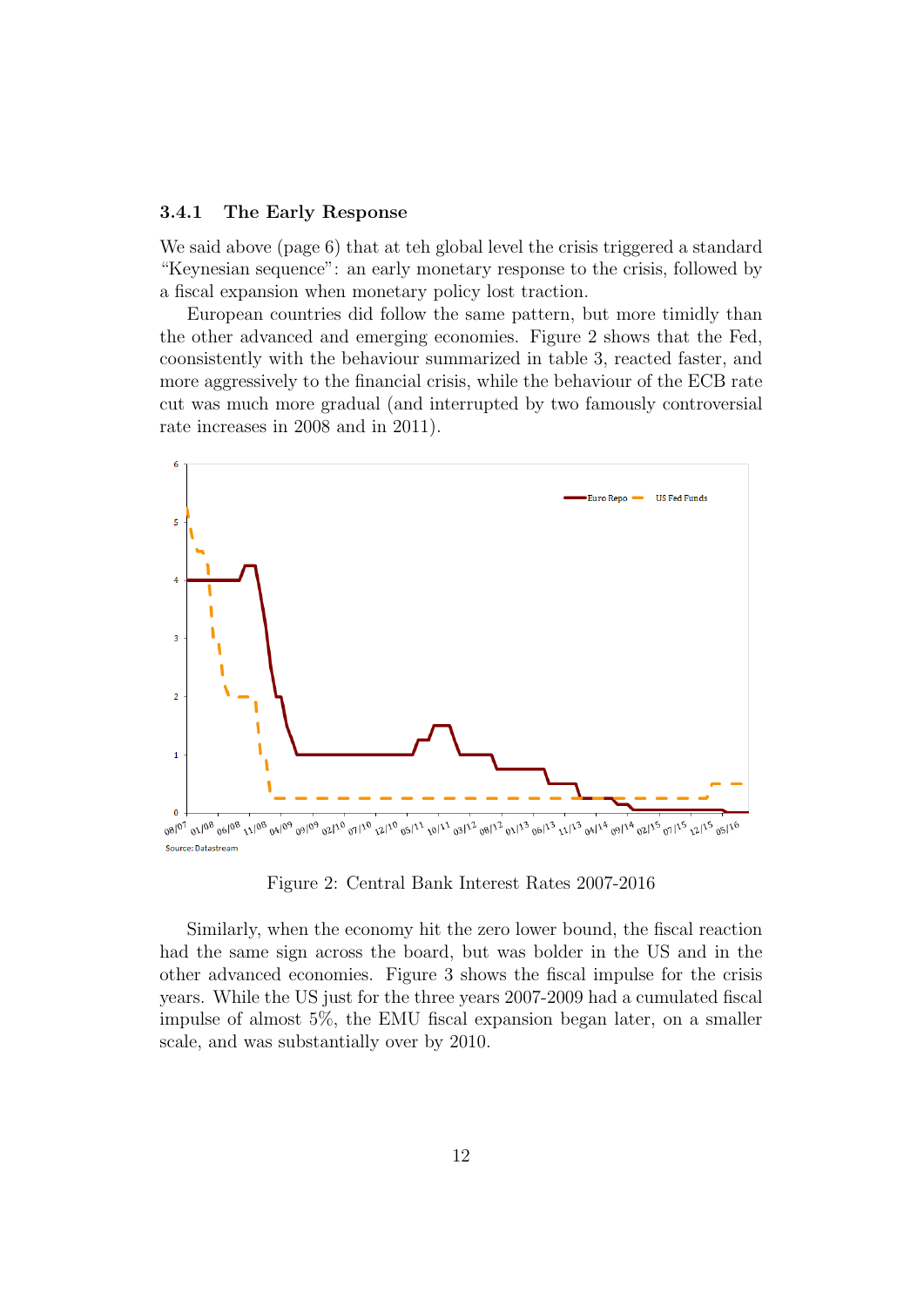

Figure 3: Structurally Primary Balance, % of GDP

#### 3.4.2 Too Much and too Early: The 2010 Fiscal Stance Reversal

In October 2009 the newly elected Papandreou government announced that Greece's government was on the verge of collapse, after having misreported public finance data for at least five years. European policy makers failed to recognize the specificity of Greece's troubles, and shifted their narrative about the crisis from a private debt bubble to a story of fiscal profligacy by a handful of peripheral countries (Sinn 2014).

In exchange for financial assistance from the EU and the IMF, countries in distress had to implement draconian structural reforms and austerity plans monitored by a Troika composed of the ECB, the European Commission, and the IMF. Austerity was not limited to the periphery, though, as core countries joined in the fiscal consolidation effort, that was seen to be the recipe for growth. A good example of this unwarranted policy shift is Germany that, in spite of the good health of its public finances engaged in a successful effort to balance its budget by 2015.

Austerity was grounded on the New Consensus belief that fiscal multipliers, the impact of government deficit on economic activity were rather low,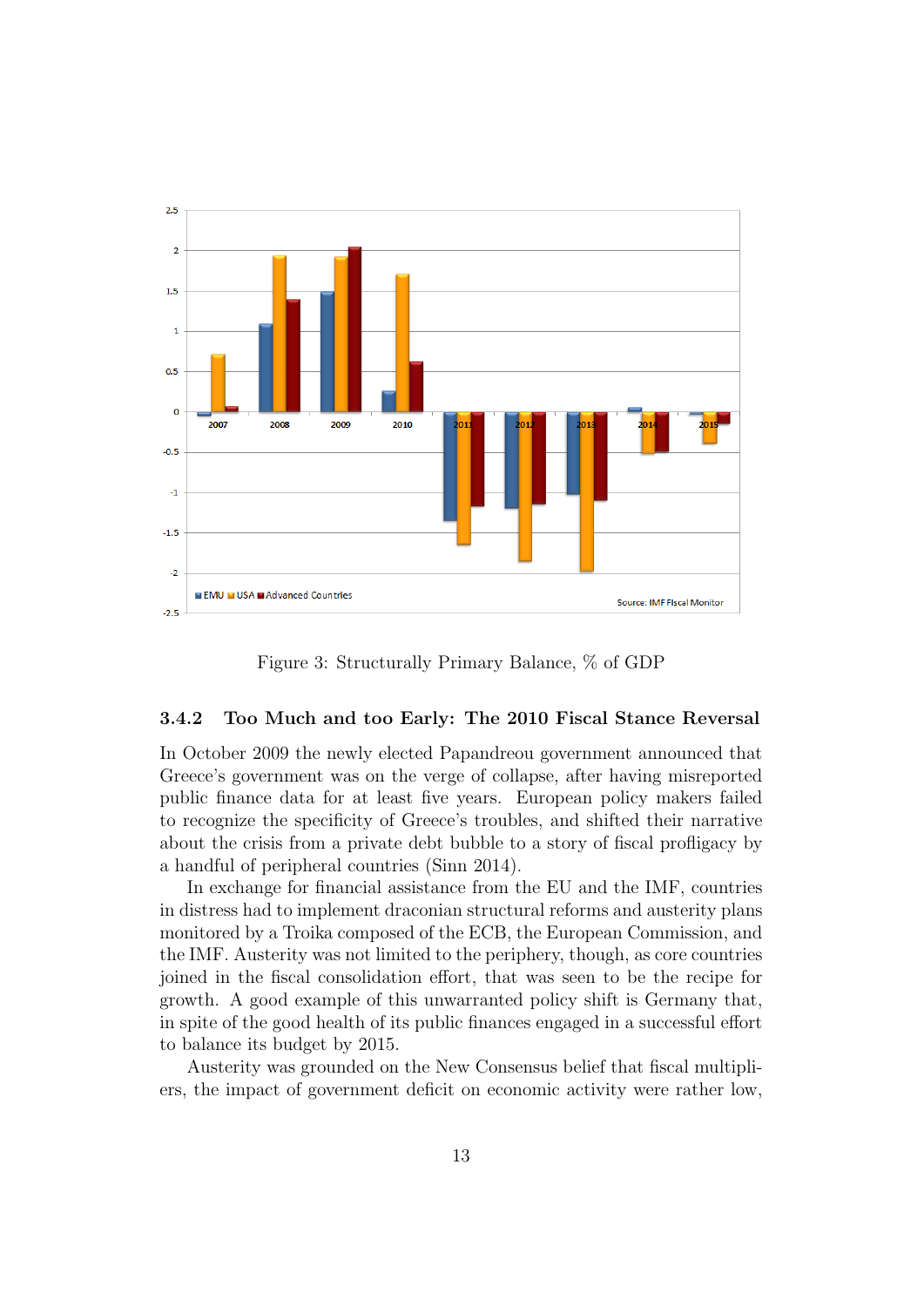certainly lower than one, and probably around 0.5. Thus, austerity was estimated to be only mildly recessionary in the short run, and expansionary in the long run, when the government withdrawal from the economy would unleash the potential of the economy. Some even claimed that austerity would be expansionary in the short-run as well, drawing on the literature started by the seminal work of Giavazzi and Pagano (1990) on expansionary fiscal consolidations: a fiscal contraction, improving confidence, triggers a boom in private sector expenditure that more than compensates the drop of government demand<sup>5</sup>.

Events did not unfold as planned: the fiscal stance reversal slowed down the recovery worldwide, and in the Eurozone austerity plunged the economy in a double-dip recession from which it has not yet fully recovered.

#### 3.4.3 A Question of Timing

Fiscal consolidation was not an exclusive European matter. Going back to figure 3,we may notice that the reversal of the fiscal stance also happened in the US, and it was even more marked than in Europe.

We should therefore ask why, if austerity was generalized, only the Eurozone suffered from the double-dip recession. One may be tempted to argue, in fact, that austerity cannot explain the difference in performance between the EMU and the United States. The problem with that argument is that fiscal consolidation needs not to be assessed in isolation, but in relation to the environment in which it takes place. First, it started one year earlier in the EMU, in 2010. Second, fiscal expansion had been more robust in the US in 2008 and in 2009, thus avoiding that the economy slid too much: having been bolder and more effective in 2008-2010, continued fiscal expansion was less necessary in 2011-12, as the reduction of public demand in the US accompanied the increase of private expenditure. In other words, the United States government fully played the role of supporting aggregate demand when needed, and withdrew only when private demand gained momentum, the very definition of countercyclical fiscal policy. Granted, the recovery would probably have been stronger and faster if the fiscal stance in the US had remained expansionary. It remains nevertheless true that the fiscal contraction in the US only begun once the private sector showed at least some capacity to walk alone.

In the EMU, public purchases of goods and services should have continued to increase to compensate the continuing reduction of private spending; but this did not happen, with the result that fiscal policy ended up being

<sup>5</sup>The fact that this literature has been shown to be very country-specific, and substantially proven wrong, was neglected by partisans of fiscal consolidation.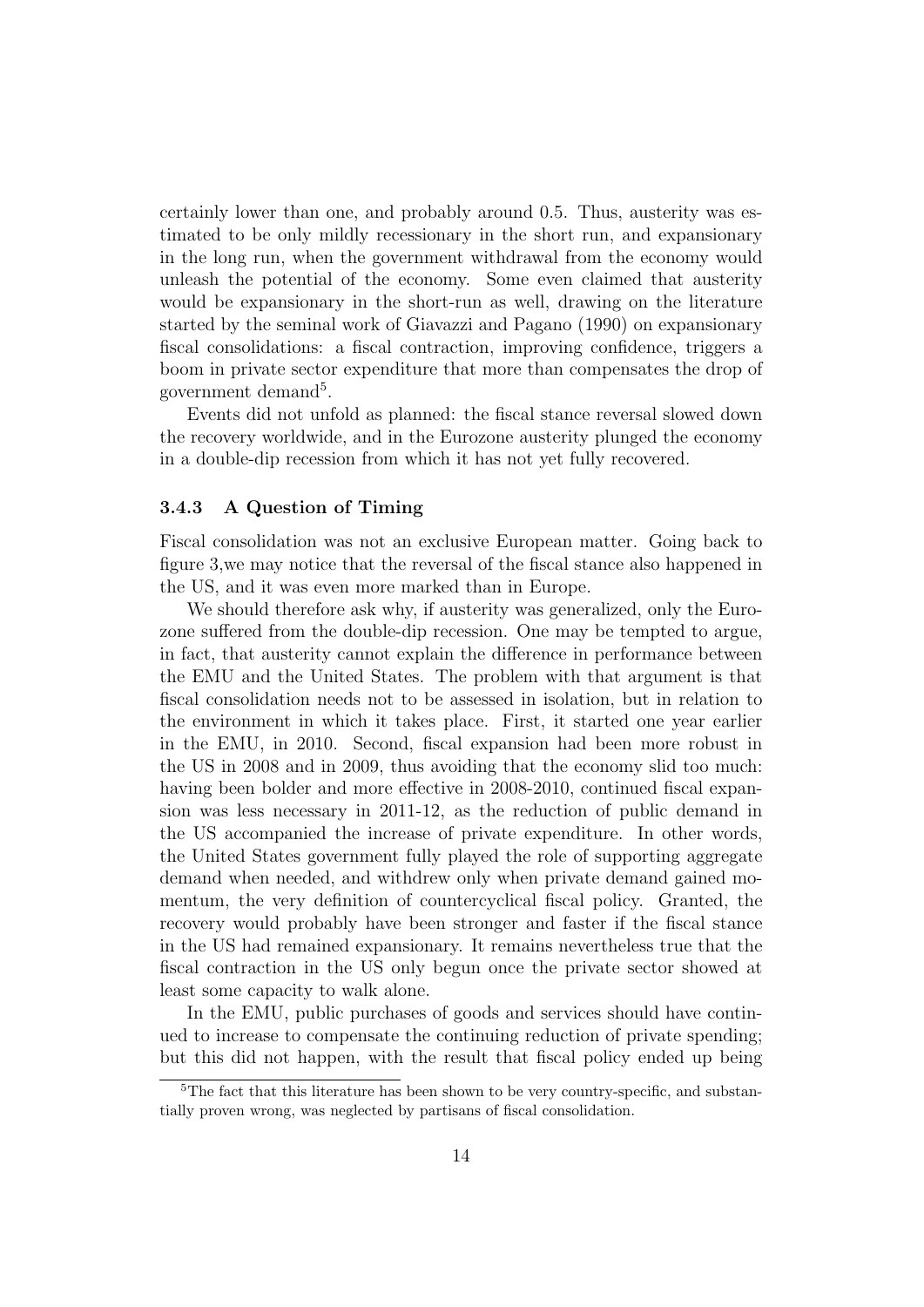countercyclical. Table 5 shows the correlation between public and private expenditure in the two periods. While correlation does not imply causation,

Table 5: Correlation Between Public and Private Expenditure

|     | 2008-2009                 | 2010-2012 | 2013-2015 |
|-----|---------------------------|-----------|-----------|
| EMU | $-0.96$                   | 0.73      | 0.99      |
| USA | -0.82                     | $-0.96$   | $-0.04$   |
|     | <i>Source: Datastream</i> |           |           |

it indicates co-movement, and hence counter or pro cyclicality. The negative correlation of the US for the two subperiods from 2008 to 2012, indicates that public expenditure was withdrawn only when private expenditure could take the witness, and never was procylclical (it turned neutral in 2013-2015). Europe is a whole different story. Fiscal contraction began when the private sector was not ready to take the witness, as the positive correlation (both for 2010-2012 and 2013-2015) indicates; the withdrawal of public demand therefore led to a plunge in economic activity and to the double-dip recession that the US did not experience.

The failure of austerity and reforms to put the world economy on the path of a robust recovery led the profession to reassess the New Consensus dismissal of fiscal policy. In particular, the IMF drew lots of attention with a box in its Fall 2012 World Economic Outlook, that was later developed by its chief economist Olivier Blanchard (Blanchard and Leigh 2013). The IMF made an outright *mea culpa* on the size of the multipliers, arguing that in a deep downturn, and with monetary policy at the zero lower bound, their size was closer to 2 than to 0.5. As a consequence, the contractionary impact of fiscal consolidation had been larger than anticipated, and the recession made austerity, not only costly, but also self-defeating with respect to the objective to reduce the debt ratios.

Interestingly enough, in the EMU the debate opened by Blanchard and Leigh did not really resonate, and the official discourse (consolidation cum reforms) did not change until very recently, when policy makers at the ECB and at the Commission started asking for a fiscal expansion "within the boundary set by the rules". Nevertheless, faced with a stagnant economy EMU (monetary) policy authorities had to change stance in 2014. But if austerity has been too hastily embraced in 2010, the policy correction triggered by the hannus horribilis 2014 came too late. And was too little.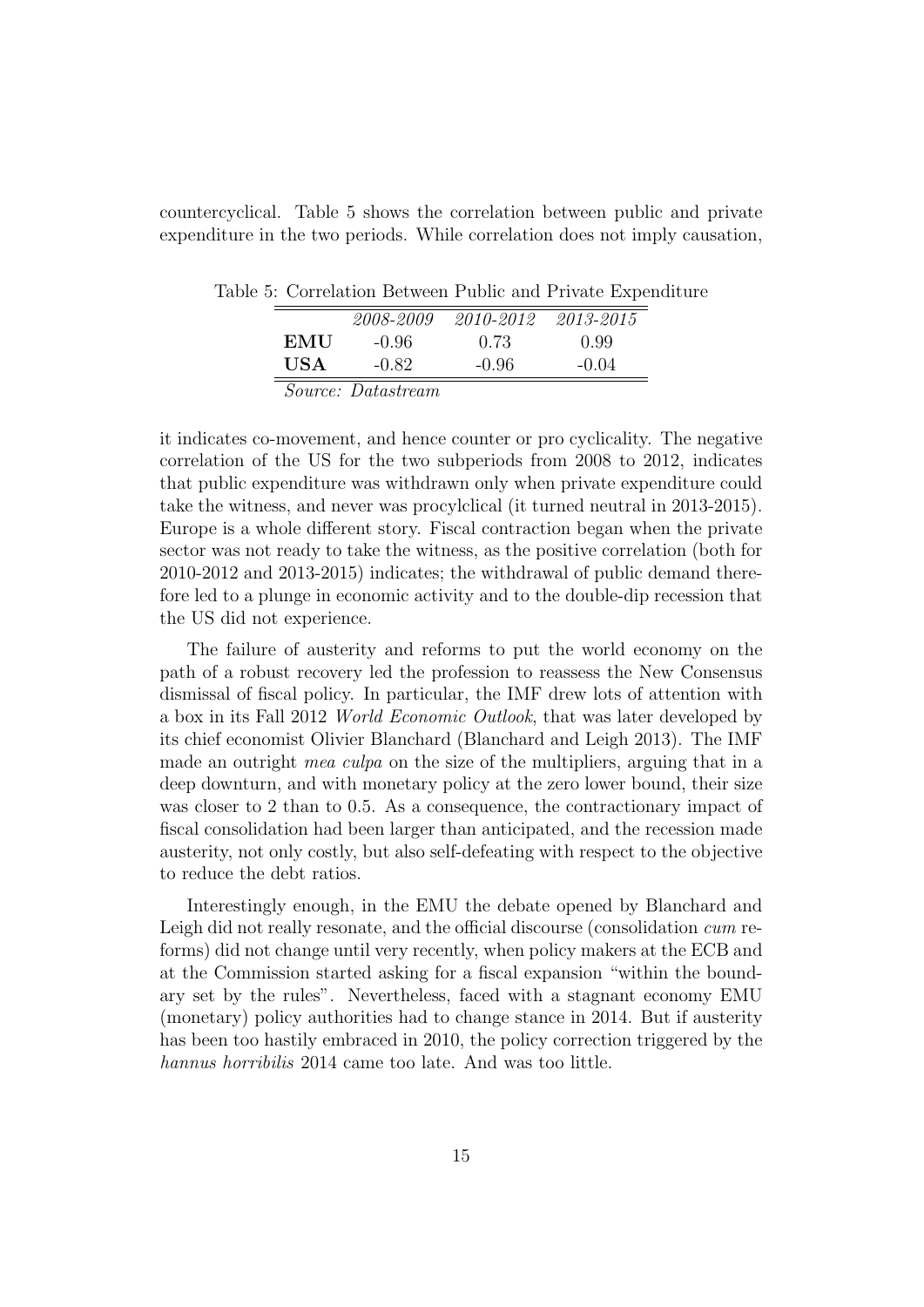#### 3.4.4 Too Little and too Late: Monetary Policy

When the world economy entered into a liquidity trap in 2009, and fiscal policy took the witness, the ECB, like other central banks, kept an accommodating stance, but remained in the background. The ECB low profile was not bound to last, though, because with the explosion of the Eurozone sovereign debt crisis, monetary policy came back to the forefront. The double-dip recession was followed by a weak export-led recovery in 2013, and by a new slide towards deflation in 2014.

Disappointing growth, and turmoil in sovereign debt markets, put enormous strain on the Eurozone, threatening the very survival of the single currency. The incapacity of European governments to coordinate in a bold and coordinated response to both speculation and faltering growth, forced the ECB to rush in order to avert disaster.

Interestingly enough, the path followed by the US was not very different. The political gridlock in the US forced President Obama to reverse the fiscal stance faster than he should have done it, and the Fed had to step in with its quantitative easing program that provided support to the economy. But similarities stop here. First, the United States have a federal structure, so that transfers between states (unemployment benefits and tax receipts) contribute to rebalancing asymmetric business cycles. Second, we saw (figure 3) that the US stimulus had been significantly larger than the one implemented by EU countries, so that its withdrawal was less ill-timed. Finally, while the ECB was (and still is) constrained by the no bail-out clause, that prevents it from directly purchasing sovereign bonds in the primary market, the Fed has no such limitation. This means that while the Fed could act as a buyer of last resort and purchase government debt, thus making default virtually impossible (and keeping yields very low as a consequence), the ECB could not perform this important role of insurer. Eurozone countries in trouble therefore also had (and have) to fear speculation on their debt.

Since 2010 ECB action has been marked by three major interventions, all of them made necessary by exceptional circumstances. The first is the Long Term Refinancing Operations (LTRO) program, launched in late 2011. Then, in September 2012, the Outright Monetary Transactions (OMTs) program. Finally, more recently, Mario Draghi's (2014) Jackson Hole speech, followed by the ongoing EMU version of quantitative easing.

This is not the place to discuss the details of these programs (the interested reader can refer to Saraceno 2016). What is important to notice here is that in the three cases, the ECB moved because the Eurozone was at the edge of implosion, and mostly thanks to the impulsion of its president, Mario Draghi, who was forced to twist arms in the Governing Council.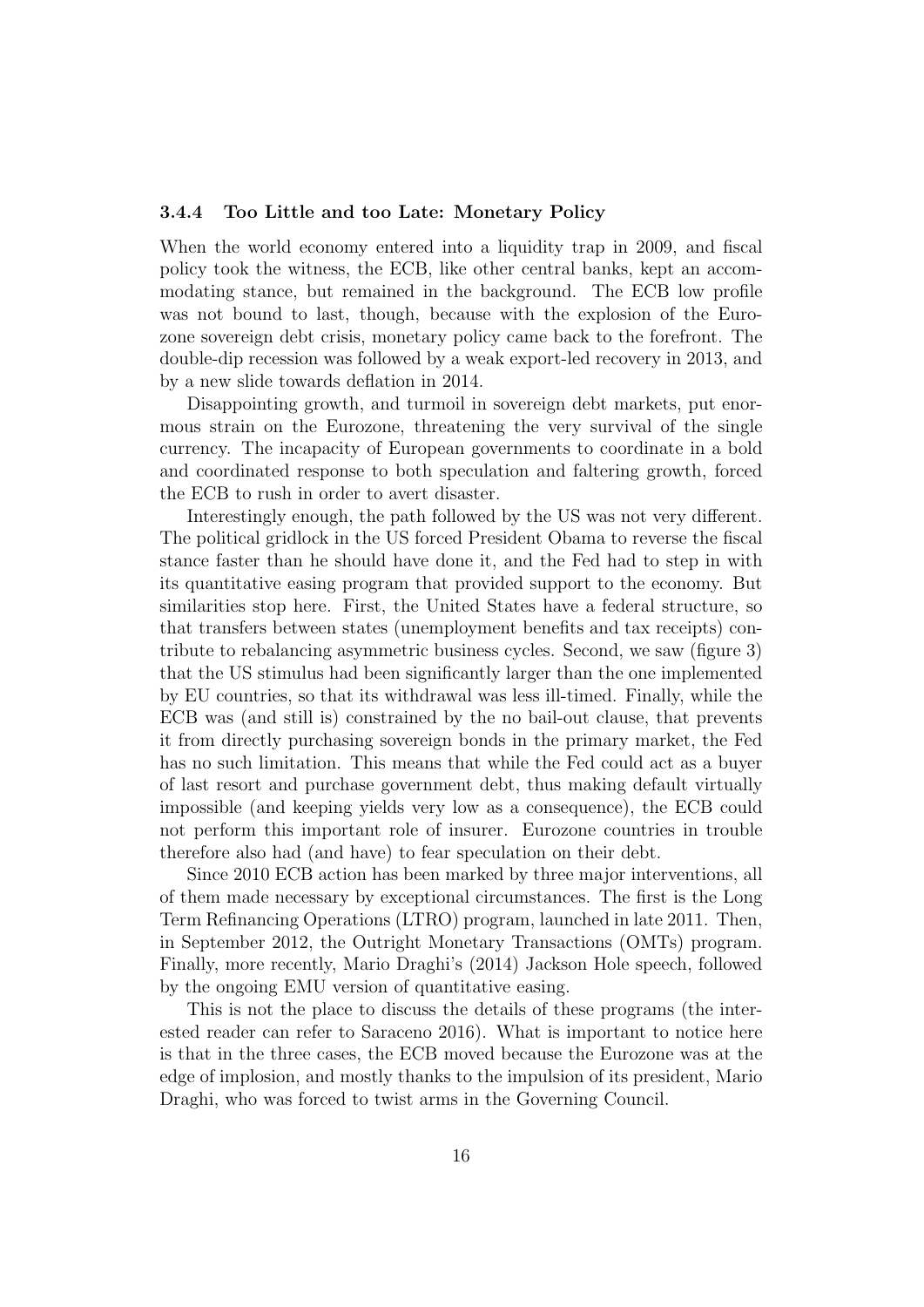Opposition to ECB action went to the point of legal challenges in front of the European Court of Justice (later dismissed), based on the claim that the ECB had acted beyond its mandate. And Mario Draghi had to provide an extensive interpretation of price stability ("the collapse of the euro would have an impact on financial and price stability") in order to implement the measures needed to defuse speculation and to try to support the economy. These skirmishes contribute to explain the delays and timidity of ECB action during the crisis. A good example of this timidity is the EMU version of QE, that started when the other central banks were already putting in place a tapering strategy, and in spite of the communication effort of the ECB, is limited in size (figure 4).



Figure 4: Central Bank Total Assets - December 2007=100

Mario Draghi's (2014) Jackson Hole speech has for the first time invoked the support of fiscal policy to fight deflationary pressures, a plea that since then has been repeated in almost any speech. Nevertheless, the 2014 speech also set the framework for this return of fiscal policy, that according to ECB and Commission officials, should always remain bounded by the rules set by the Stability Pact and the Fiscal Compact. The case for fiscal policy, therefore, was de facto limited to a handful of countries, most of them (like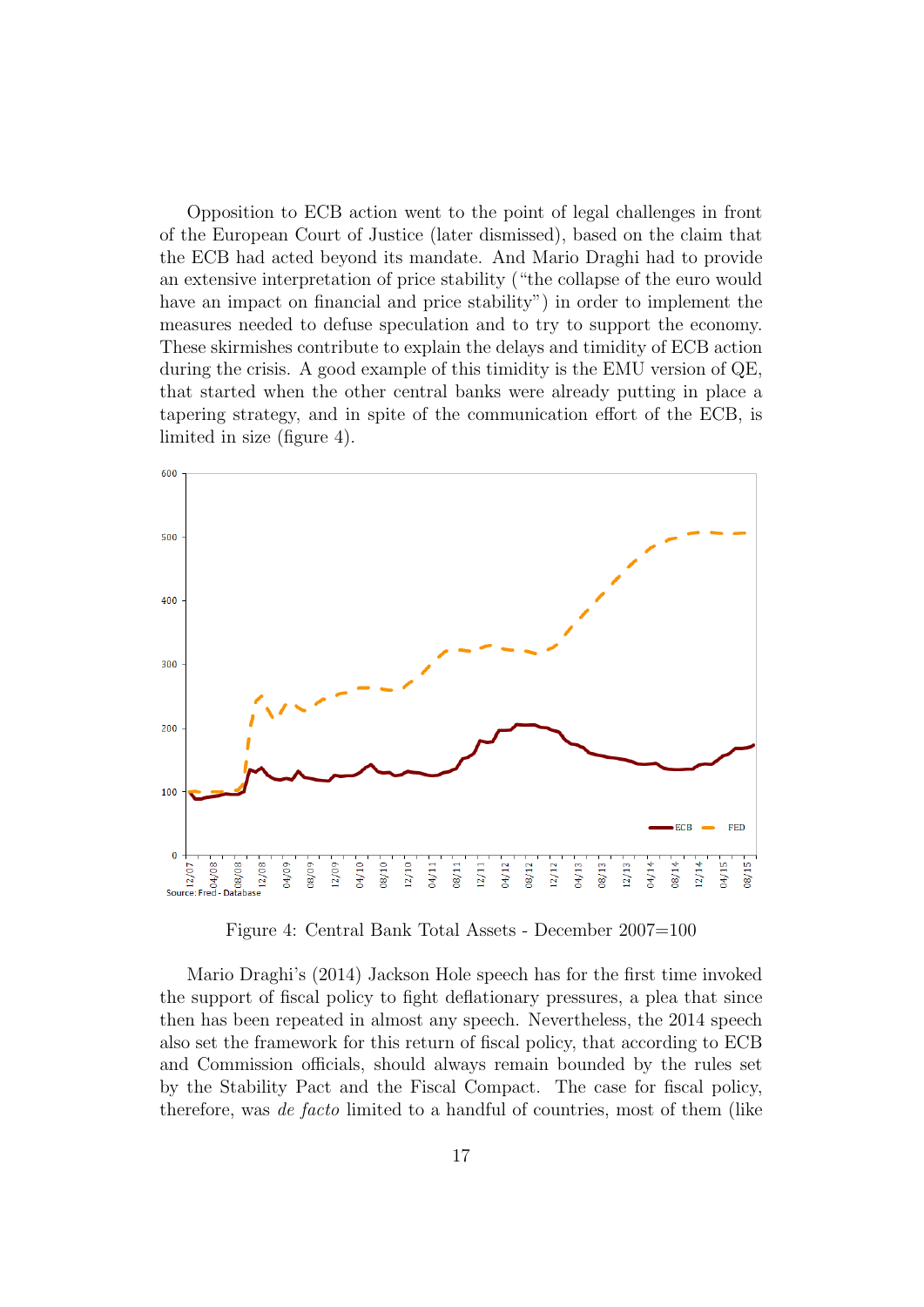e.g. Germany) not willing to use the available fiscal space. Thus, as we write, the only concrete manifestation of fiscal policy in the EU is the Juncker Plan, a EU wide investment scheme geared at increasing private investment through co-financing of selected projects.

#### 3.4.5 Too Little and too Late: Fiscal Policy

The purpose of the Juncker investment plan, announced in November 2014, is to overcome the reluctance of private investors by relieving them, through cofinancing, of part of the financial risk associated with infrastructure projects<sup>6</sup>. The plan, adopted by the European Parliament in June 2015, established a European Fund for Strategic Investments (EFSI) endowed with  $\in \{21bn,$ coming in part from the European budget  $(\epsilon 16bn)$ , and for the rest from the European Investment Bank<sup>7</sup>. The Fund endowment should allow bond issuance allowing to increase available funding to  $\epsilon$ 60bn. These resources will be topped by voluntary pledges from Member countries (that will not be counted as deficit within the Stability Pact framework). Third-party countries will also be allowed to contribute (China was the first to announce its contribution, in September 2015). This amount is then to be used to co-finance private investment projects for a total expected to reach  $\epsilon$ 315bn over the three years 2015-2017. Expected leverage is therefore rather large: it is 5 if we take as a basis the  $\epsilon$ 60bn the Fund should raise on markets; but it climbs to a staggering 15 if we use as a basis for calculation the initial endowment of  $\in$ 21bn.

The latest progress report by the Commission (July 2016) reports  $\in 20.4$ bn engaged by the EFSI in approved projects (13.6 for infrastructures and 6.8 for SMEs). This should lead, with private funds topping the public contributio, to mobilize around  $\epsilon$ 116bn, more or less a third of the total of the plan, one year into the three-year horizon. The plan is therefore on track in terms of engaged resources.

Le Moigne, Saraceno, and Villemot (2016) use a simple inter-temporal stochastic general equilibrium model with public capital and non-Ricardian agents, to evaluate (a) the capacity of the Juncker plan to support the economy, enhancing private capital productivity; and (b)its ability to address the Eurozone liquidity trap.

The authors carry on their analysis by comparing the Juncker Plan with the American Recovery and Reinvestment Act (ARRA), implemented by the

 ${}^{6}$ This section builds in part on Le Moigne, Saraceno, and Villemot (2016).

<sup>7</sup>The EIB is in fact the driving force, as the EFSI is just a label for the EIB assets linked to the plan (Claeys 2015).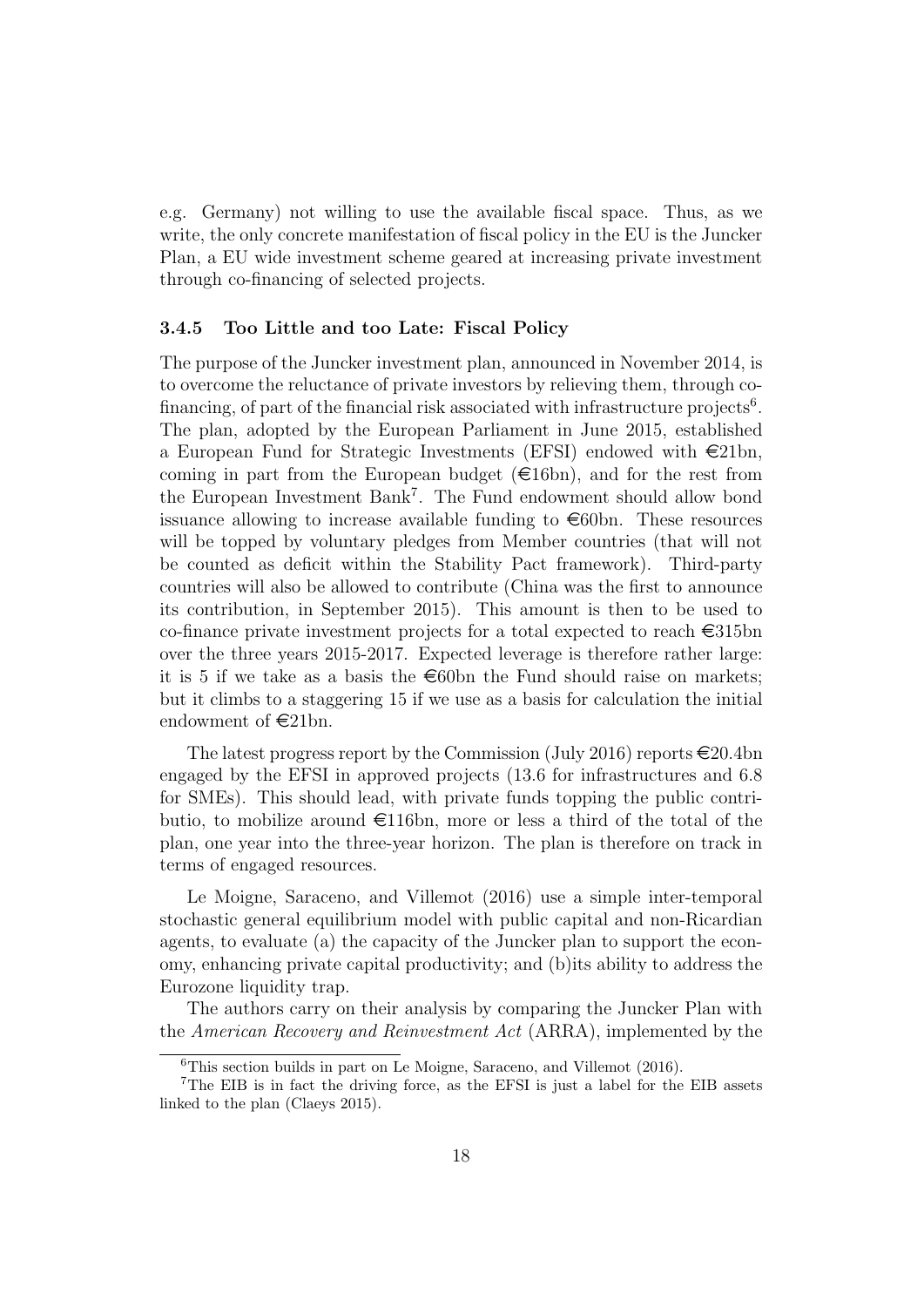Obama administration in 2009.

Since it was announced, the Juncker plan was criticized as being "too little and too late." The simulations performed by Le Moigne et al. (2016) confirm this criticism, and help making it more precise: Had the Juncker plan been implemented in a timely manner, it would have helped to significantly shorten the recession. Even the relatively small investment plan agreed upon by the EU authorities could have had a positive impact, if implemented before the economy got trapped in a liquidity trap.

But once the political process delayed the intervention, then EU authorities should have implemented a much bolder plan. As it is, the Juncker plan is likely not going to be effective at all in lifting the economy out of a deflationary trap that is solidly installed. Thus, Le Moigne et al. (2016) rephrase the criticism of the plan as "probably too little, and certainly too late".

The announcement made on 14 September 2016 by Jean-Claude Juncker that the Commission would propose to double the financial capacity of the plan sounds like an acknowledgment of this criticism; however, this announcement also comes too late to make any significant difference, especially as the additional investments would be spread over a period far away in the future (2018-2022).

The story of the Juncker Plan confirms, indirectly, that a major flaw in European economic governance is its inability to respond quickly to shocks hitting the economy. An institutional architecture and decision-making process that could be adapted to the so-called "Great Moderation" (if it ever existed), are certainly not fit for the new era of instability which began in 2008.

To summarize the argument so far, the New Consensus had a significant impact on European institutions, and on the policies followed especially in the single currency areas. The Consensus is enshrined in European institutions since the Maastricht Treaty. Discretionary policies are limited at a bare minimum, while rules and government by the technocrats are preferred to remove the obstacles towards the Pareto optimal equilibrium of the economy. EU institutions and practices yielded inertial macroeconomic policies in Europe, even before the crisis hit in 2007.

The comparison with the Unites States shows that there the Consensus policy prescriptions were watered down, especially during the crisis.<sup>8</sup>.

European institutions may prove even more unfit, in the coming years, if the world economy were to remain in a state of stagnant demand even once

<sup>8</sup>French economist Jean-Paul Fitoussi usually says that the US are the main producer of neo-liberal doctrine, but only for export and not for domestic consumption!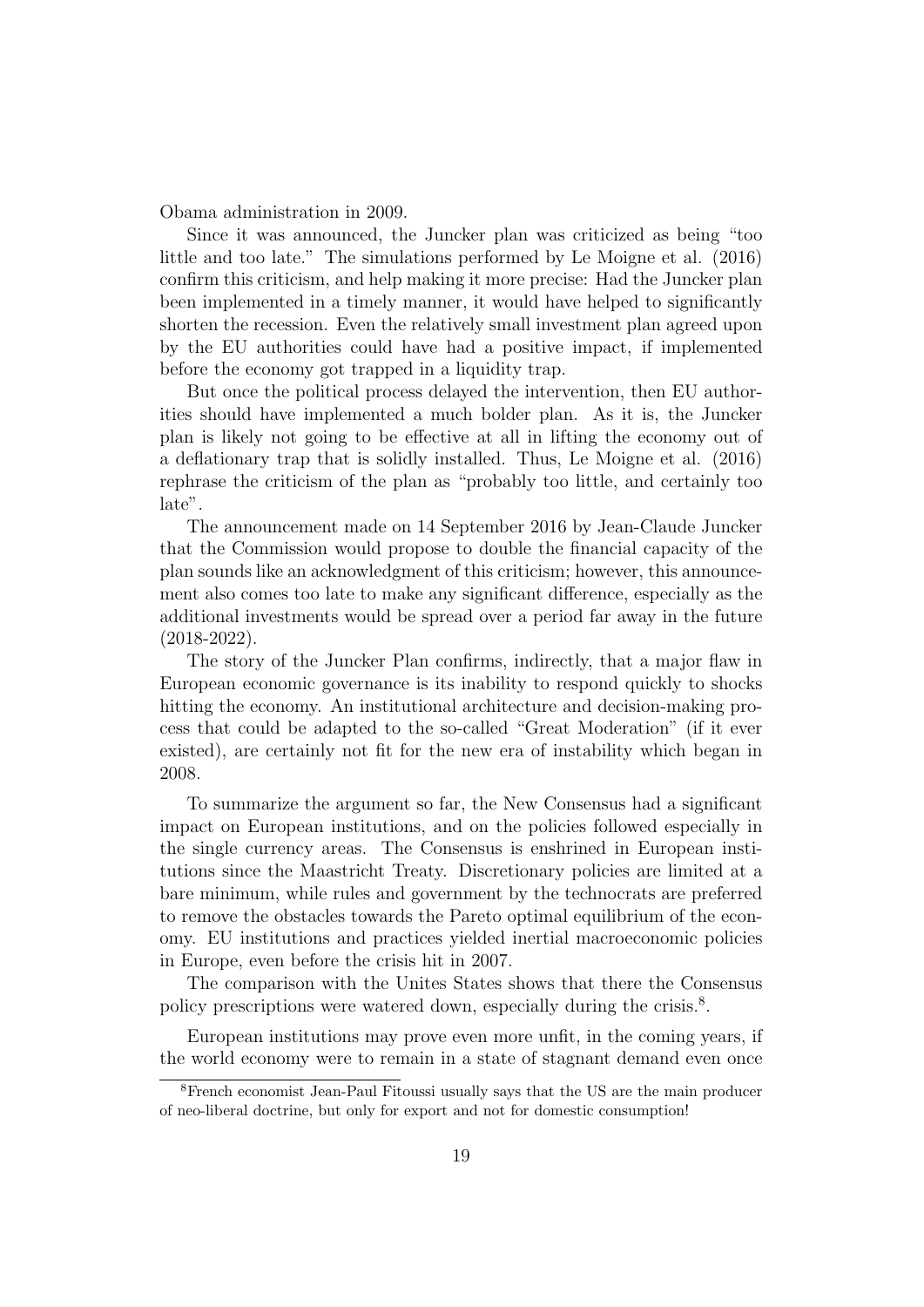the crisis is over.

# 4 Secular Stagnation: Implications for Fiscal Policy

Because of its depth, and of its length, the crisis has triggered an interesting discussion among economists about whether the advanced economies will eventually return to the growth rates they experienced in the second half of the twentieth century. One view, put forward by Robert Gordon (2012, 2016) focuses on supply-side factors. Gordon argues (not unchallenged, see e.g. Phelps 2013) that each successive technological revolution has lower potential impact, and that in this particular moment, faltering innovation faces six headwinds likely to compress potential growth:

- 1. First, the demographic dividend in reverse motion, that imposes a burden on public finances
- 2. Then, rising inequality (see Piketty 2013), that reduces human capital accumulation
- 3. Third, the combined effect of globalization and the IT revolution, that increased the part of goods and services that became tradable. This in turn led to more competition in labour markets, and hence to lower wages and labour productivity.
- 4. Fourth, the increasing cost of managing the consequences of global warming, that also imposes a burden on public finances.
- 5. Fifth, the high burden of debt (public and private), bequeathed by the crisis
- 6. Finally, more specific to the US, the deterioration of educational attainment.

All the headwinds tend to reduce (mostly human) capital accumulation, and hence future potential growth.

In a famous speech at the IMF in 2013, later developed in Summers (2014), Larry Summers revived a term from the 1930s, "secular stagnation", to describe a dilemma facing advanced economies.

Summers develops some of Gordon's arguments to argue that lower technical progress, slower population growth, the drifting of firms away from debt-financed investment, all contributed to shifting the investment schedule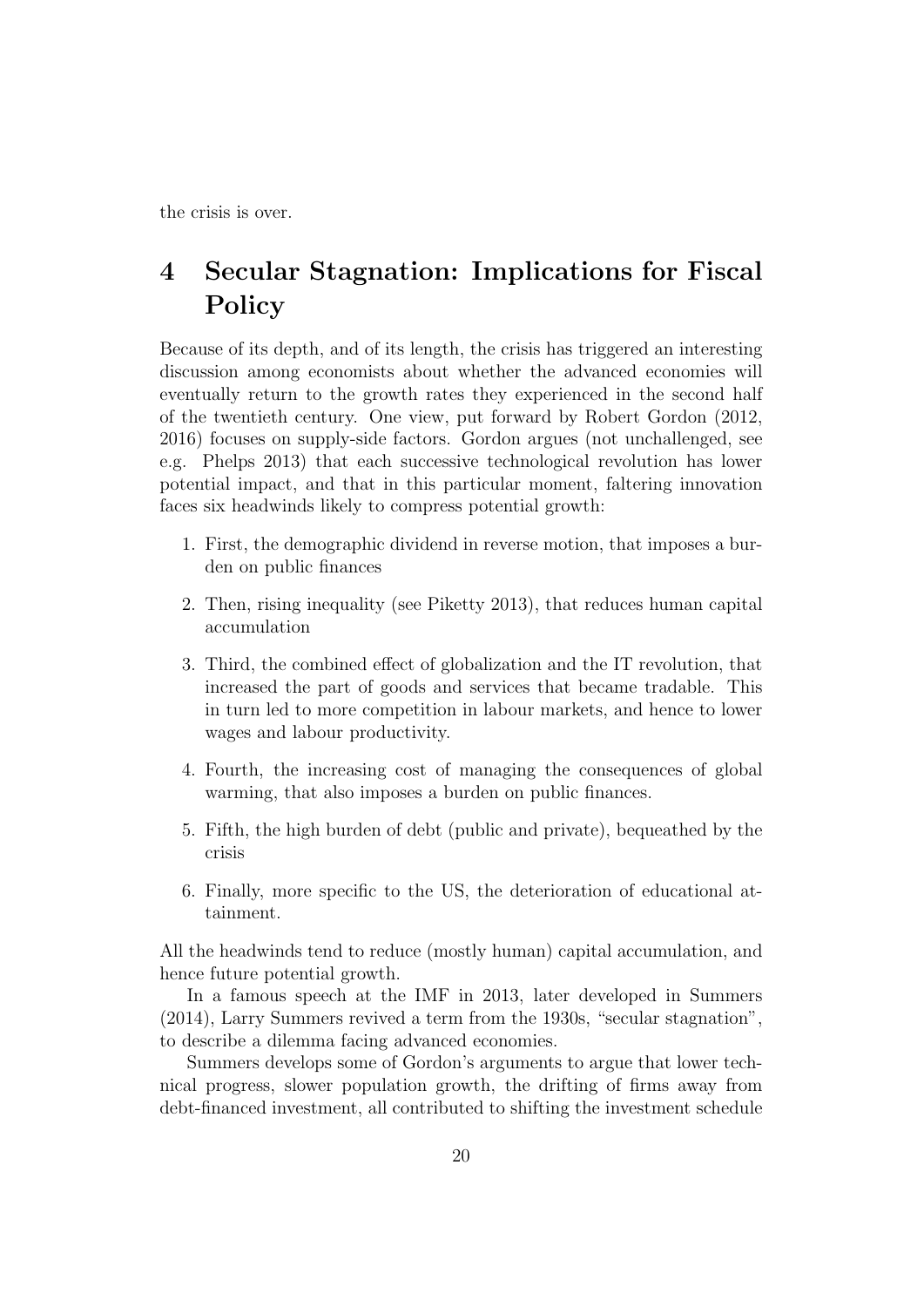to the left. At the same time, the debt hangover, accumulation of reserves (public and private) induced by financial instability, increasing income inequality (see also Fitoussi and Saraceno 2011), tend to push the savings schedule to the right. The resulting natural interest rate is close to zero if not outright negative, thus leading to a structural excess of savings over investment.

Summers argues that most of the factors exerting a downward pressure on the natural interest rate are not cyclical but structural, so that the current situation of excess savings is bound to persist in the medium-to-long run, and the natural interest rate may remain negative even after the current cyclical downturn. The conclusion is not particularly reassuring, as policy makers in the next several years will have to navigate between the Scylla of accepting permanent excess savings and low growth (insufficient to dent unemployment), and the and Charybdis of trying to fight secular stagnation by fuelling bubbles that eliminate excess savings, at the price of increased instability and risks of violent financial crises like the one we recently experienced.

The former IMF chief economist Olivier Blanchard has elaborated on the meaning of Summers' conjecture for macroeconomic policy (Blanchard 2016). If interest rates will remain at (or close to) zero even once the crisis will be over, monetary policy will continuously face the dilemma of either sustaining growth, at the risk of bringing asset prices and bubbles beyond the point of no return that triggers a crisis; or to fight the formation of bubbles, at the price of not being capable of lifting the economy out of secular stagnation. The recent crisis is a good case study of this dilemma, with the two major central banks of the world under fire from some quarters, for opposiite reasons: the Fed for having kept interest rates too low, contributing to the housing bubble (Rajan 2010); and the ECB for having done too little and too late during the Eurozone crisis (Saraceno 2016).

Drifting away from the Consensus that he contributed to consolidate (see e.g. Blanchard 2009), Blanchard concludes that exclusive reliance on monetary policy for macroeconomic stabilization should be reassessed. With low interest rates that make debt sustainability a non-issue; with financial markets deregulation that risks yielding more variance in GDP and economic activity; and with monetary policy (almost) constantly at the Zero Lower Bound, fiscal policy should regain a prominent role among the instruments for macroeconomic regulation, beyond the cycle. This is a very important methodological advance, that should nevertheless be completed with an explicit reference to a "new" fiscal policy doctrine.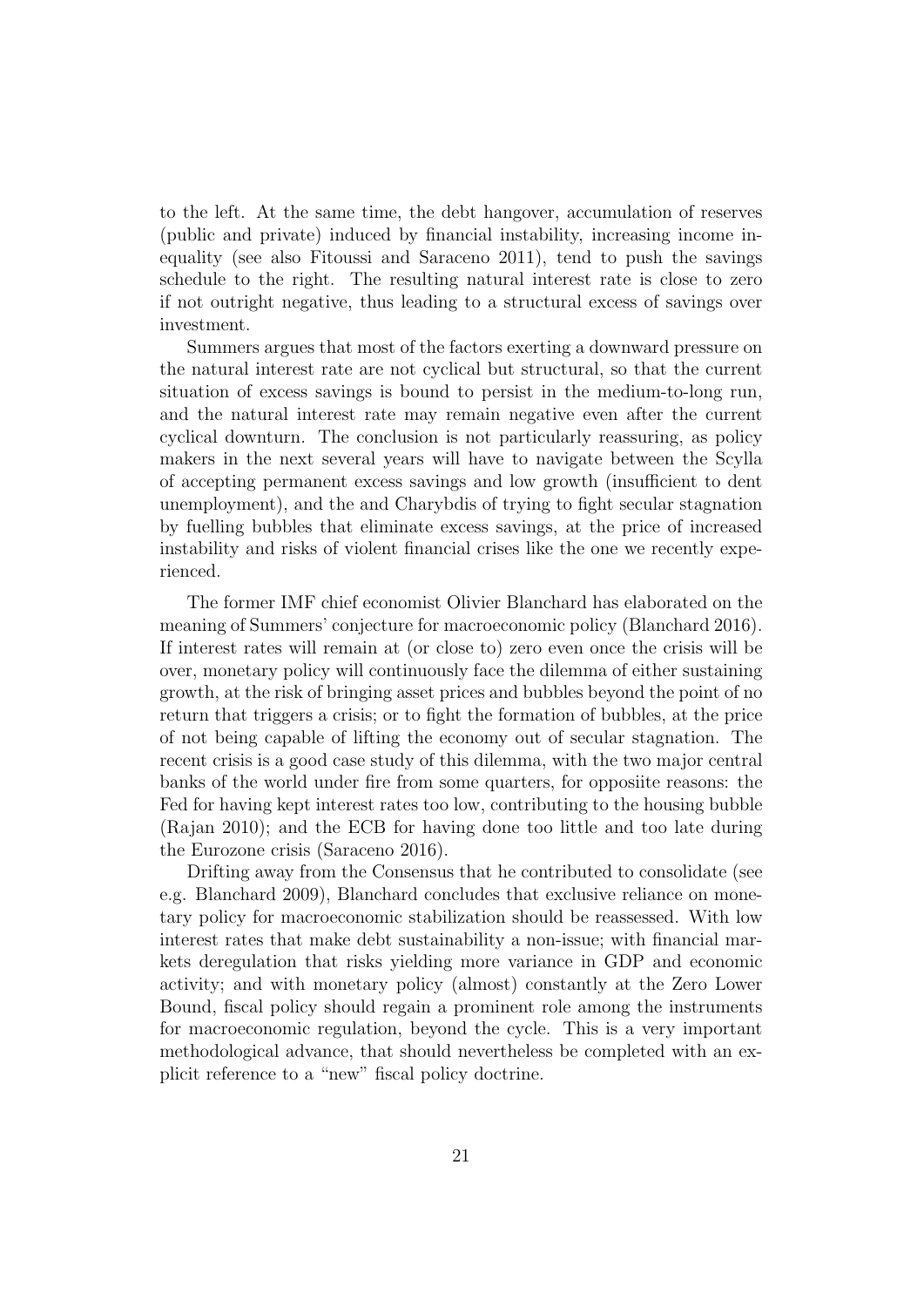On a related point, Adam Posen (2016) argues that fiscal policy may be a powerful tool for structural reform. Commenting the recent fiscal stimulus package announced by the Japanese government, Posen notices that fiscal policy is being used to boost labour market participation (most notably among women, through investment in day care, and tax breaks for secondary income earners); this is expected to boost future potential growth, thus establishing a further link between short-term stabilization policies and long-term growth. Posen notes furthermore that in spite of its high public debt, the announcement of Japan's new stimulus package has been followed with decreasing treasury yields, signalling that when fiscal policy is well designed, markets are not against government intervention.

Nevertheless, in his plea for fiscal policy, Blanchard falls short of a conclusion that naturally stems from his own reading of secular stagnation: If the economy is bound to remain stuck in a semi-permanent situation of excessive savings, and if monetary policy is incapable of reabsorbing the imbalance, then a new role for fiscal policy may appear, that goes beyond the short-term stabilization that Blanchard and Summers envision. In fact, there are two ways to avoid that the *ex ante* excess savings results in a depressed economy: either one runs semi-permanent negative external savings (i.e. a current account surplus), or one runs semi-permanent government negative savings. The first option, the export-led growth model that Germany is succeeding to generalize at the EMU level, is not viable, except for an individual country implementing non cooperative strategies, because aggregate current account balances need to be zero.

The second option, a semi-permanent government deficit, needs to be further investigated, especially in its implication for EMU macroeconomic governance

# 5 Adapting EMU Institutions

There are a number of ways, not necessarily politically feasible, to allow EMU countries to run semi-permanent government deficits. A first one could be to restore complete national budget sovereignty, (scrapping the Stability Pact). This would mean relying on market discipline alone for maintaining fiscal responsibility. As an alternative, to the opposite side of the spectrum, countries could create a federal expenditure capacity (which would imply the creation of an EMU finance minister with capacity to spend, the issuance of Eurobonds, etc.). Such an option is as unrealistic as the previous one. In an ideal world, the crisis and deflation would be dealt with by means of a vast European investment program, financed by the European budget and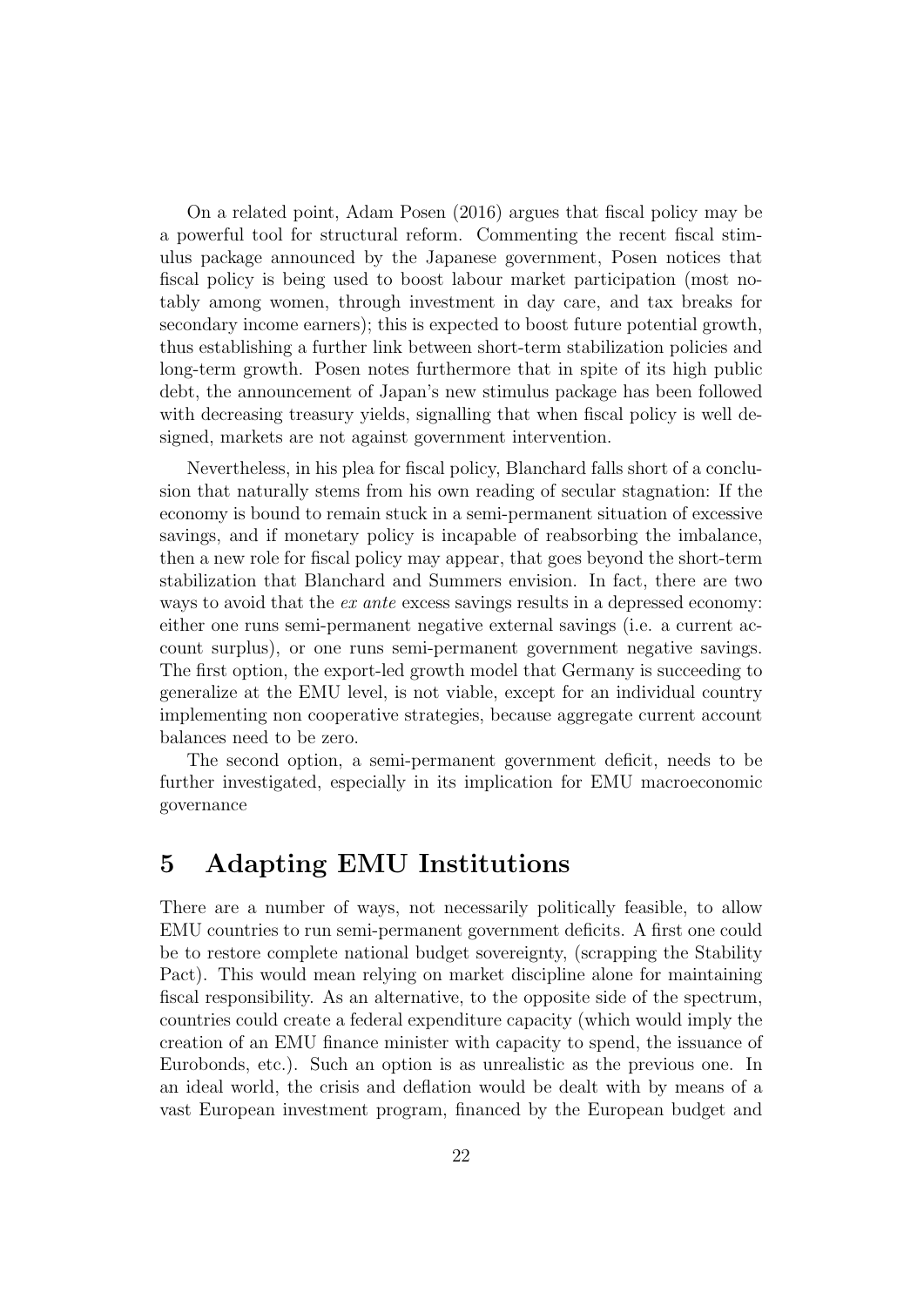through Eurobonds. Infrastructures, green growth, the digital economy, are just some of the areas for which the optimal scale of investment is European, and for which a long-term coordinated plan would necessary. The increasing mistrust among European countries exhausted by the crisis, and the fierce opposition of Germany and other northern countries to any hypothesis of debt mutualisation, make this strategy virtually impossible.

The solution must therefore be found at national level, without giving up European-wide coordination, which would guarantee effective and fiscally sustainable investment programs.

#### 5.1 The Golden Rule

In general, the multiplier associated with public investment is larger than the overall expenditure multiplier. This is particularly true in times of crisis, when the economy is, like today, at the zero-lower bound. Interestingly enough, in these cases, projects with longer time to build should be preferred: when the economy is at the ZLB, monetary policy reaction is muted, and the only way to decrease real interest rates is inflation. The supply side deflationary impact of public investment is therefore problematic because it increases the real interest rate, and when it is delayed public investment becomes more effective in lifting the economy out of the zero lower bound (Le Moigne et al. 2016).

Dervis and Saraceno (2014) recently proposed that the EMU adopts a fiscal rule similar to the one implemented in the UK by Chancellor of the Exchequer Gordon Brown in the 1990s, and applied until 2009. The new rule would require countries to balance their current budget, while financing public capital accumulation with debt. Investment expenditure, in other words, would be excluded from deficit calculation, a principle that timidly emerges also in the Juncker plan (for details, see Creel et al. 2009. Such a rule would stabilize the ratio of debt to GDP, it would focus efforts of public consolidation on less productive items of public spending, and would ensure intergenerational equity (future generations would be called to partially finance the stock of public capital bequeathed to them). Last, but not least, especially in the current situation, putting in place such a rule would not require treaty changes, and it is already discussed, albeit timidly, in EU policy circles.

The golden rule is not a new idea, and in the past it has been criticized (see e.g. Balassone and Franco 2000) on the ground that it introduces a bias in favor of physical capital and penalize certain expenses like for example education and health care that - while classified as current - are crucial for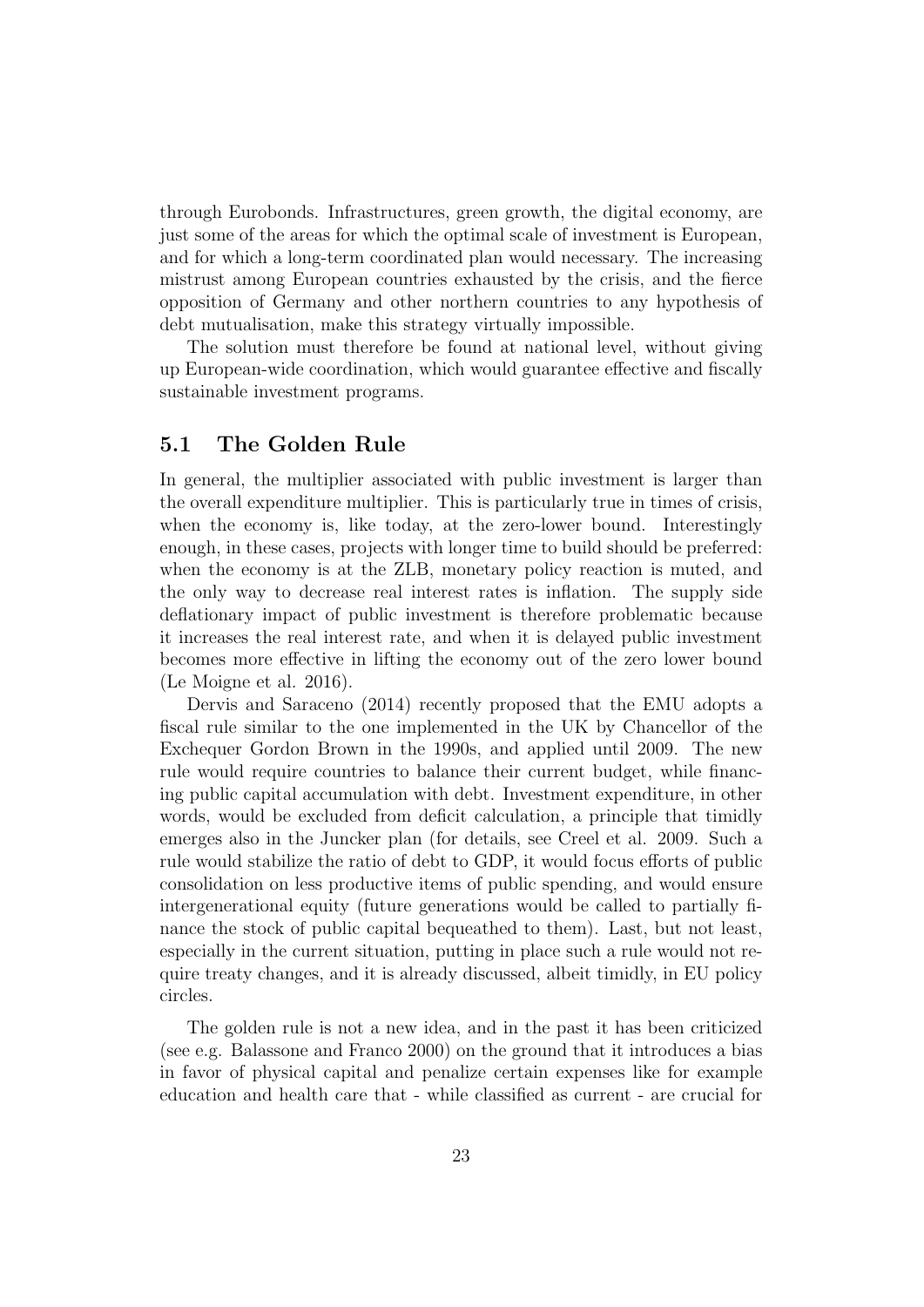future growth.

This criticism, however, can be turned around and transformed into a strength. Dervis and Saraceno propose that at regular intervals, for example in connection with the European budget negotiation, the Commission, the Council and the Parliament could find an agreement on the future priorities of the Union, and make a list of areas or expenditure items exempted from deficit calculation for the subsequent years. Joint programs between neighbouring countries could be encouraged by providing co-financing by the European Investment Bank. The modified Golden Rule would in fact yield a return, on a European scale, to industrial policy, a political and democratic determination of the long term growth objectives of the EU. The entrepreneurial State, through public investment, could once again become the centrepiece of a large-scale European industrial policy, capable of implementing physical as well as intangible investment. Waiting for a real federal budget, the bulk of investments would remain responsibility of national governments, in deference to the principle of subsidiarity. But the modified golden rule would coordinate and guide them towards the development and the well-being of the Union as a whole.

Dervis and Saraceno argue that the implementation of a golden rule of this kind would serve the purpose of focusing on the nature and quality of public spending in relation to the growth objective. It would also force European policymakers jointly to have a periodic and transparent discussion on the investment needs of their economies, and to coordinate policies as part of a process that would increase participation, cohesion and legitimacy in the Eurozone.

The financing of persistent deficits would not be a problem as long as excess savings exist. It would only be a matter of channelling savings into government bonds without creating instability. A number of recent proposals may be considered: for example "restricted" special public investment bonds (Koo 2011; Fazi and Iodice 2016), to avoid or limit speculative flows. In the very short run, the financing of pan-European projects through EIB bond issuance financed within the QE program. Finally to the other extreme, the issuance of perpetual bonds (Sachs 2014; Flaherty et al. 2016), would allow a de facto monetization of debt. Interestingly enough, accepting these bonds as collateral, central banks would ensure that they become desirable even when market return is substantially lower than social return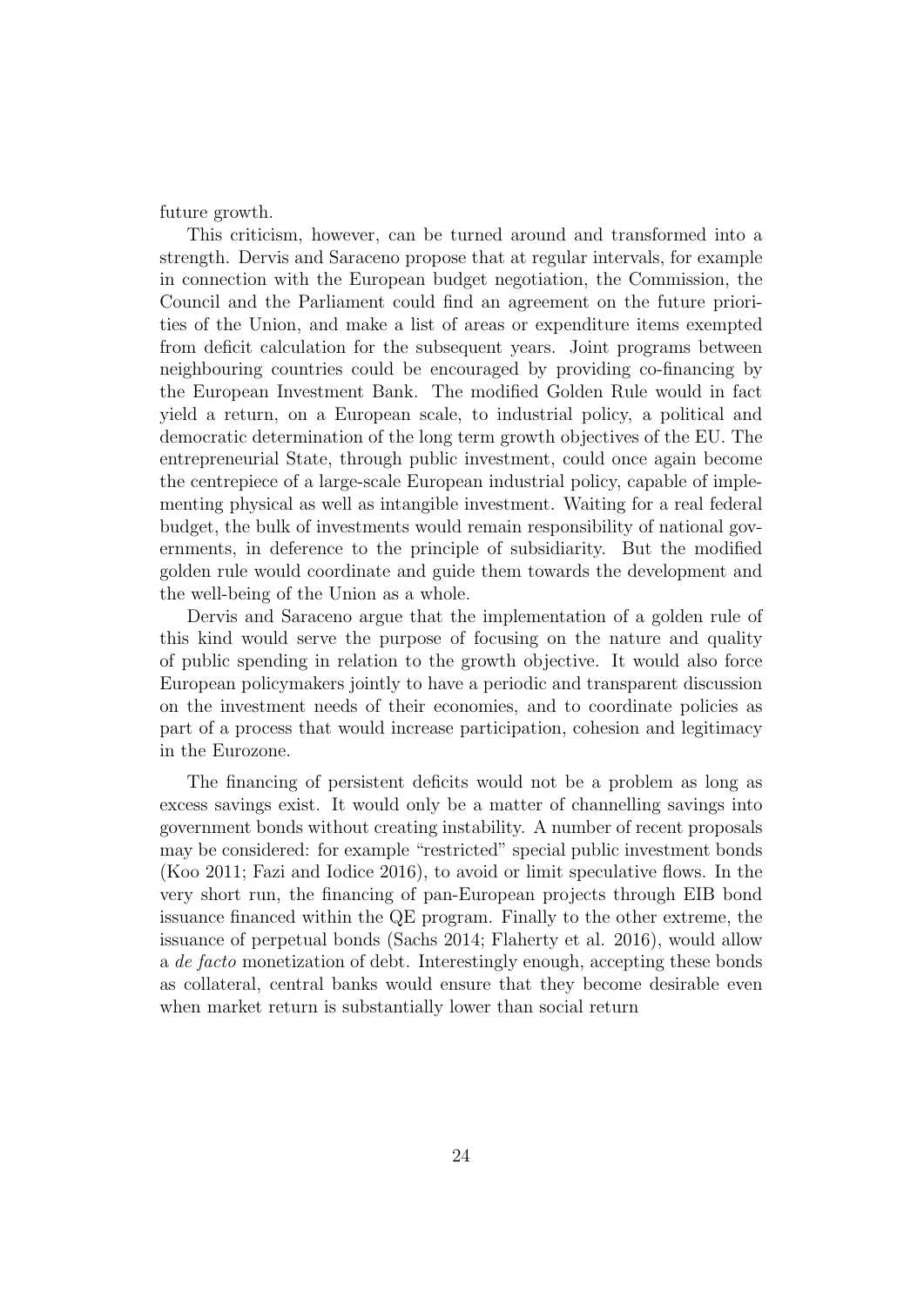### 6 Conclusion

For almost three decades, the EMU has been the laboratory of the New Consensus through institutions, and policies, that put much emphasis on the capacity of markets to absorb shocks better than macroeconomic policies. This paper has argued that the crisis, challenging the consensus, has proven that situations of excessive savings may emerge and be persistent, giving Keynes' General Theory a second youth, eighty years after its birth. I have drawn the institutional consequences, for the EMU, of this developments, and argued for the adoption of a fiscal rule allowing quasi-permanent government deficits to match the quasi-permanent private sector excess savings. This seems the only EMU reform that couples an economic rationale (filling a semi-permanent investment gap) with some chances of being adopted by the EU divided and uninspired leaders.

In conclusion, nevertheless, I would want to state that a Golden Rule would remain a second best, with respect to unconstrained fiscal policies. It is after all paradoxical that the New Consensus, while arguing in favour of overall market efficiency, does not seem capable of trusting the very markets it assumes efficient with the task of disciplining government fiscal policy, and punishing deviations from "wise" fiscal behaviours. Said differently, tertium non datur: either we prone market efficiency, but then markets should be capable of inducing government discipline, making rules unnecessary; or we acknowledge that markets may be inefficient in enforcing fiscal discipline, but then we are led to conclude with Keynes that discretionary policies are necessary for a well-functioning economy.

# References

- Adrian, T. and H. S. Shin (2010, jul). Liquidity and leverage. Journal of Financial Intermediation 19(3), 418–437.
- Balassone, F. and D. Franco (2000). Public Investment, the Stability Pact and the 'Golden Rule'. Fiscal studies 21 (2), 207–229.
- Blanchard, O. J. (1997). Is There a Core of Usable Macroeconomics? The American Economic Review 87(2), 244-246.
- Blanchard, O. J. (2000, nov). What Do We Know about Macroeconomics that Fisher and Wicksell Did Not? The Quarterly Journal of Economics  $115(4)$ , 1375–1409.
- Blanchard, O. J. (2009). The State of Macro. Annual Review of Economics  $1(1)$ , 209-228.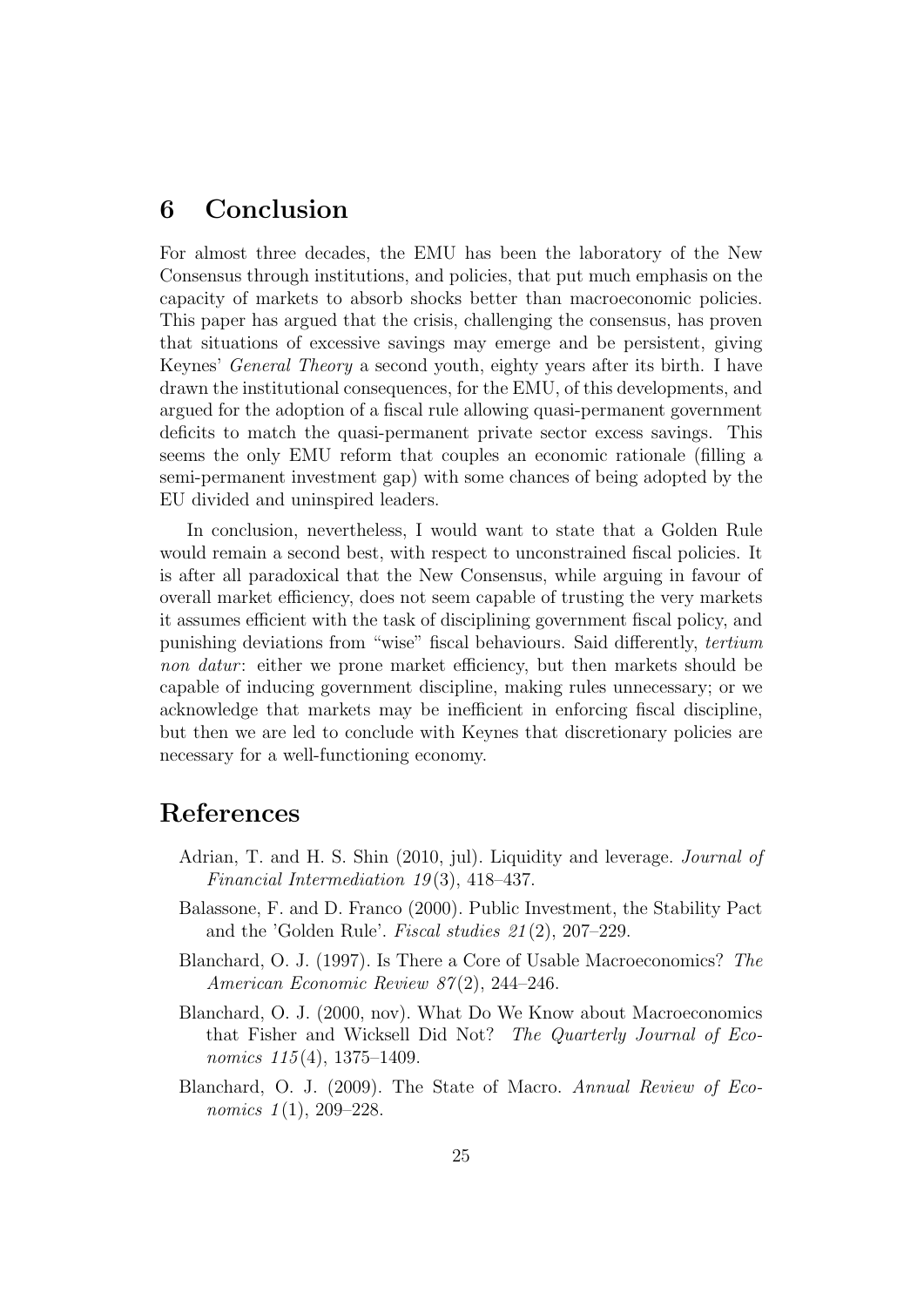- Blanchard, O. J. (2016). How to Teach Intermediate Macroeconomics after the Crisis? Peterson Institute for International Economics Blog June 2nd.
- Blanchard, O. J. and J. Galí (2007). Real wage rigidities and the new Keynesian model. In Journal of Money, Credit and Banking, Volume 39, pp. 35–65.
- Blanchard, O. J. and D. Leigh (2013). Growth forecast errors and fiscal multipliers. In American Economic Review, Volume 103, pp. 117–120.
- Claeys, G. (2015). Juncker Plan: The EIB in the Driver's Seat. Bruegel Blog (June 30).
- Creel, J., P. Monperrus-Veroni, and F. Saraceno (2009). On the Long-Term Effects of Fiscal Policy in the United Kingdom: The Case for a Golden Rule. Scottish Journal of Political Economy 56 (5), 580–607.
- Creel, J. and F. Saraceno (2010). The Crisis, Automatic Stabilisation, and the Stability Pact. Revista de Economia y Estadistica XLVIII(1), 75– 104.
- Dervis, K. and F. Saraceno (2014). An Investment New Deal for Europe. Brookings Blogs - Up Front (September3).
- Draghi, M. (2014). Unemployment in the euro area. Speech at the Annual central bank symposium in Jackson Hole (August 22).
- Eichengreen, B. and K. O'Rourke (2009). A Tale of Two Depressions. VoxEU (Last Update: 2010).
- Fazi, T. and G. Iodice (2016). Why further integration is the wrong answer to the EMU ' s problems : the case for a decentralised fiscal stimulus. Journal for a Progressive Economy (forthcoming).
- Fitoussi, J.-P. and F. Saraceno (2008). Fiscal Discipline as a Social Norm: The European Stability Pact. Journal of Public Economic Theory  $10(6)$ , 1143-1168.
- Fitoussi, J.-P. and F. Saraceno (2011). Inequality, the Crisis and After. Rivista di Politica Economica (1), 9–28.
- Flaherty, M., A. Gevorkyan, S. Radpour, and W. Semmler (2016). Financing climate policies through climate bonds - A three stage model and empirics. Research in International Business and Finance, 1–12.
- Fleming, S. (2016). Central bankers fear threat of low-growth rut. The Financial Times (September 28).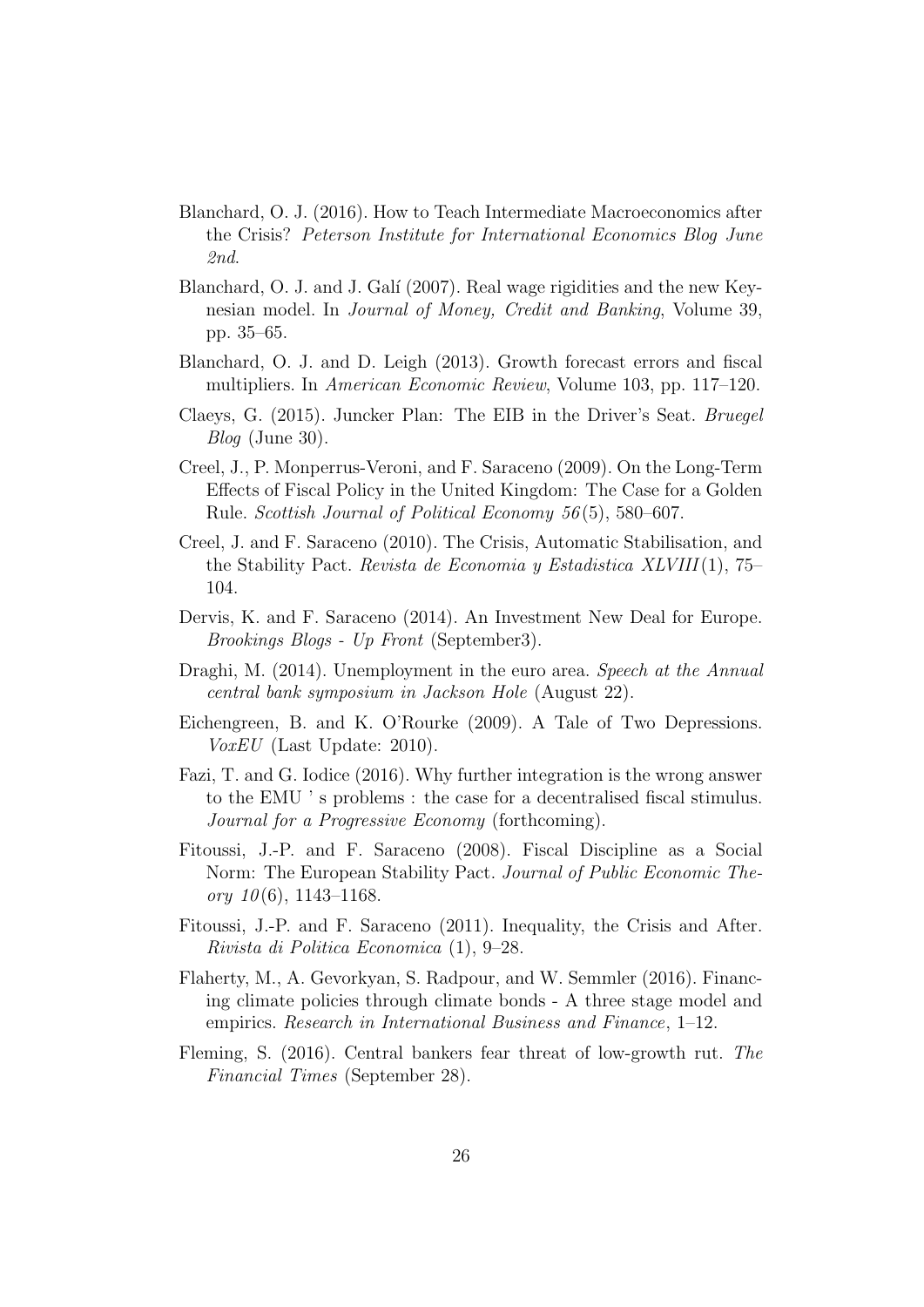- Freeman, R. B. (2000). Single Peaked Vs. Diversified Capitalism: The Relation Between Economic Institutions and Outcomes. National Bureau of Economic Research Working Paper Series No. 7556.
- Giavazzi, F. and M. Pagano (1990). Can Severe Fiscal Contractions Be Expansionary? Tales of Two Small European Countries. In NBER Macroeconomics Annual, Volume 1990/5, pp. 75–111.
- Gordon, R. J. (2012). Is US growth over? Faltering innovation faces six headwinds. CEPR Policy Insight 63 (September).
- Gordon, R. J. (2016). The Rise and Fall of American Growth: The U.S. Standard of Living since the Civil War. The Princeton Economic History of the Western World. Princeton University Press.
- Keynes, J. M. (1936). The General Theory of Employment, Interest, and Money. London: McMillan.
- Koo, R. (2011). The world in balance sheet recession: causes, cure, and politics. Real World Economics Review (58), 19–37.
- Kopits, G. and S. A. Symansky (1998). Fiscal policy rules. IMF Occasional Papers (162).
- Le Moigne, M., F. Saraceno, and S. Villemot (2016). Probably too little, certainly too late. An assessement of the Juncker investment plan. Document de travail de l'OFCE (10).
- Mankiw, N. G. and D. Romer (Eds.) (1991). New Keynesian Economics. Cambridge, Massachusetts: The MIT Press.
- Nickell, S. (1997). Unemployment and Labor Market Rigidities: Europe versus North America. The Journal of Economic Perspectives 11 (3), 55–74.
- Ostry, J. D., P. Loungani, and D. Furceri (2016). Neoliberalism: Oversold? Finance and Development 53 (No 2 - June), 38–41.
- Phelps, E. S. (1990). Seven Schools of Macroeconomic Thought. Clarendon Press.
- Phelps, E. S. (2013). Mass Flourishing: How Grassroots Innovation Created Jobs, Challenge, and Change. Princeton University Press.
- Piketty, T. (2013). Le capital au XXIe siècle. Seuil.
- Posen, A. (2016). Shinzo Abe's Stimulus is a Lesson for the World. The Financial Times (August 2).
- Rajan, R. G. (2010). Fault Lines: How Hidden Fractures Still Threaten the World Economy. Princeton University Press.